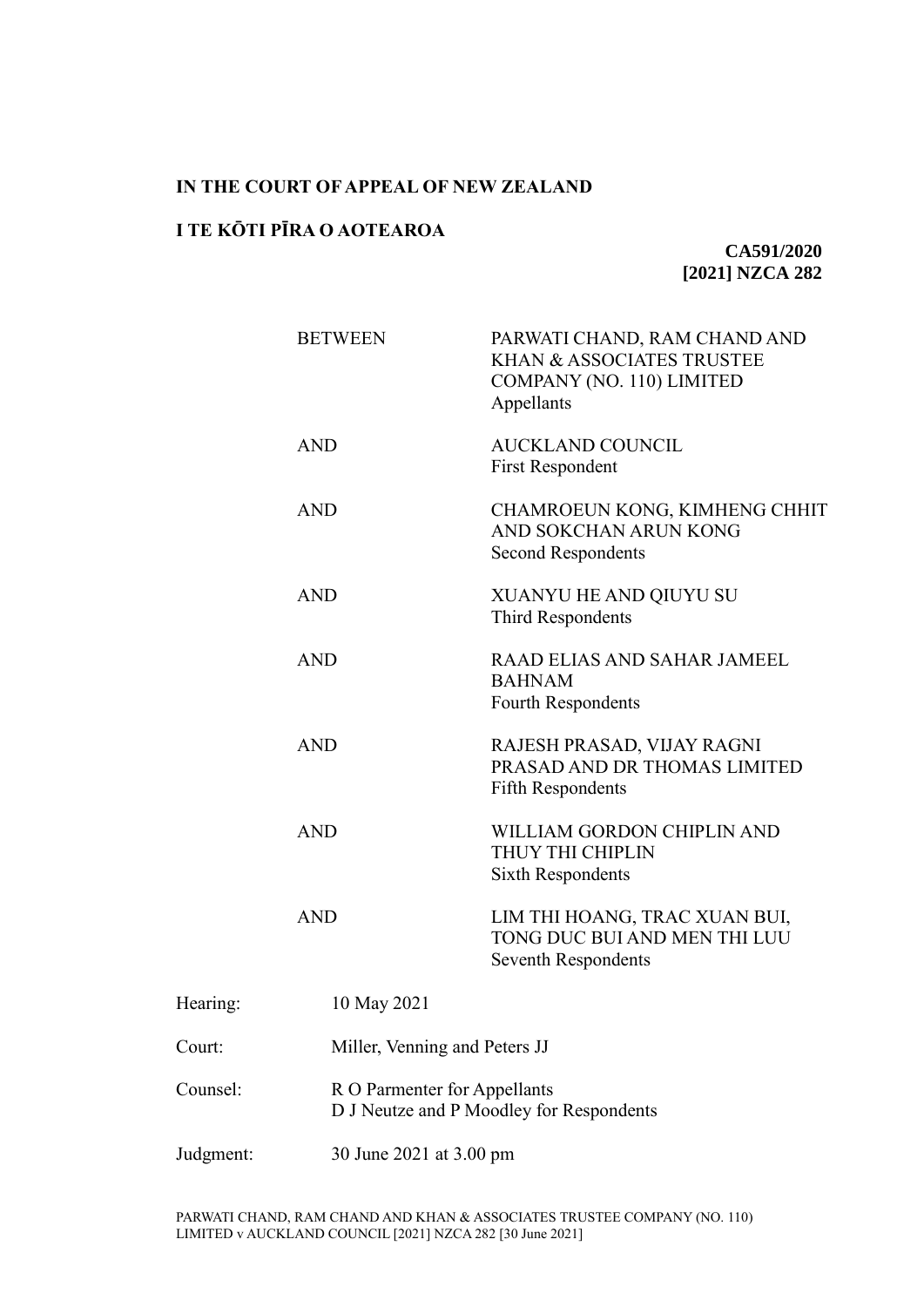## **JUDGMENT OF THE COURT**

- **A The appeal is dismissed.**
- **B The appellants must pay the third to fifth respondents one set of costs for a standard appeal on a band A basis with usual disbursements.**

 $\mathcal{L}_\mathcal{L} = \mathcal{L}_\mathcal{L} = \mathcal{L}_\mathcal{L} = \mathcal{L}_\mathcal{L} = \mathcal{L}_\mathcal{L} = \mathcal{L}_\mathcal{L} = \mathcal{L}_\mathcal{L} = \mathcal{L}_\mathcal{L} = \mathcal{L}_\mathcal{L} = \mathcal{L}_\mathcal{L} = \mathcal{L}_\mathcal{L} = \mathcal{L}_\mathcal{L} = \mathcal{L}_\mathcal{L} = \mathcal{L}_\mathcal{L} = \mathcal{L}_\mathcal{L} = \mathcal{L}_\mathcal{L} = \mathcal{L}_\mathcal{L}$ 

#### **REASONS OF THE COURT**

(Given by Miller J)

## **Table of Contents**

| The properties                                                              | [6]                |
|-----------------------------------------------------------------------------|--------------------|
| The proposed subdivision                                                    | [9]                |
| The covenants                                                               | $[11]$             |
| The application under s 317                                                 | $\lceil 13 \rceil$ |
| The evidence of injury                                                      | $\lceil 14 \rceil$ |
| <b>Section 317</b>                                                          | $\lceil 25 \rceil$ |
| Loss of property rights an injury under $s \frac{317(1)}{d}$                |                    |
| The covenants against subdivision and building are property rights          | $\lceil 31 \rceil$ |
| Synlait: property rights relevant and can be significant in the exercise of |                    |
| discretion                                                                  | $\lceil 32 \rceil$ |
| Compensation for loss of property rights at common law                      | $\lceil 38 \rceil$ |
| Loss of property rights is compensable injury under s 317                   | [44]               |
| Substantial injury in this case                                             |                    |
| <b>Result</b>                                                               | [62]               |

[1] The parties to this appeal own properties at Manukau which were part of an 8-lot subdivision completed by former owners, the Smyths, between around February 2007 and February 2012. All of the titles are both subject to and beneficiaries of covenants limiting subdivision and construction.

[2] The appellants, whom we will call the Chands, want to further subdivide their property, which is the Smyths' former home. It comprises approximately 2,229m<sup>2</sup> and contains a single dwelling. They seek to extinguish the covenant so far as it precludes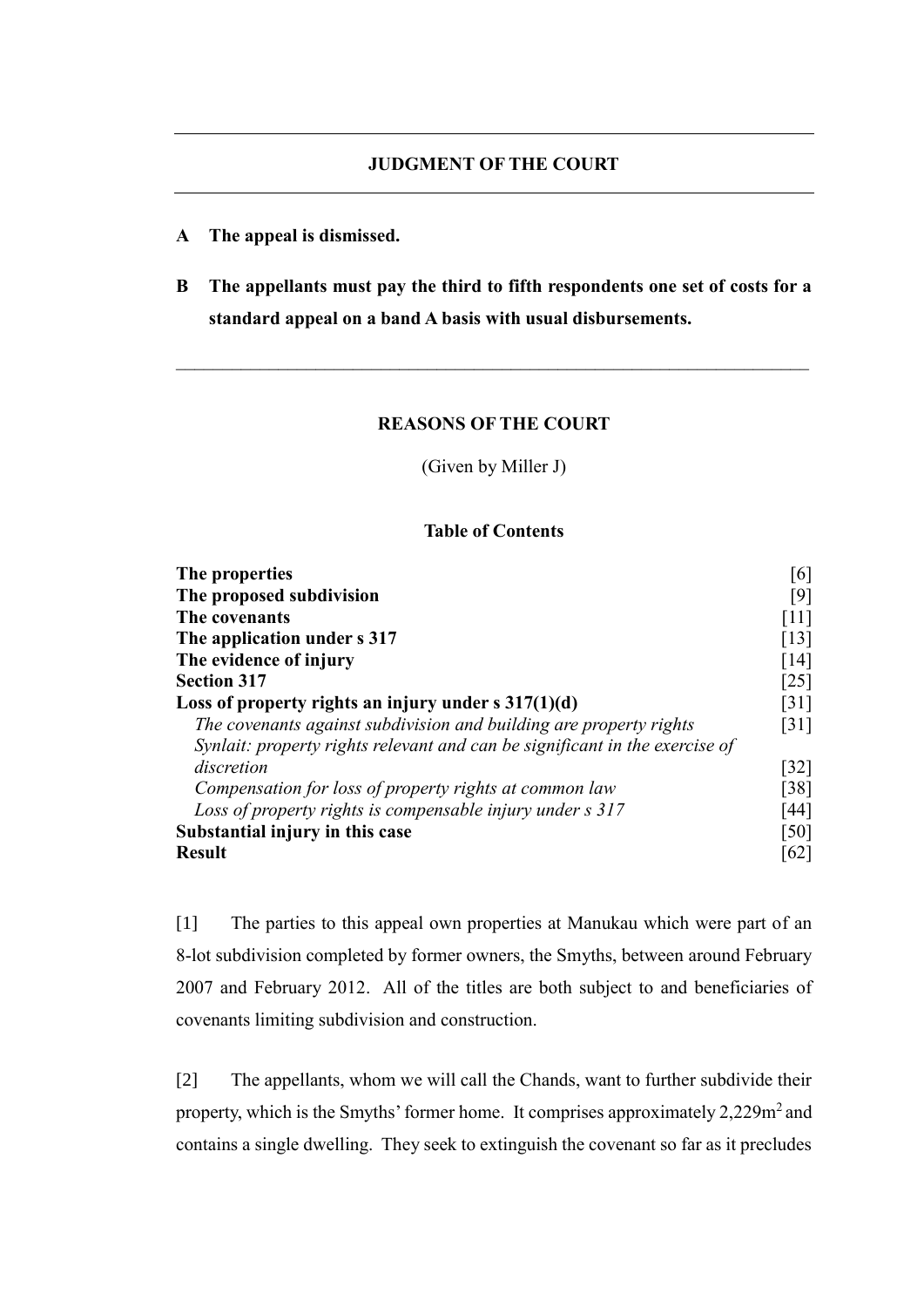subdivision and dwelling numbers. They have put forward a proposal to subdivide into five lots.

[3] A covenant may be modified or extinguished under s  $317(1)(d)$  of the Property Law Act 2007, if a court is satisfied that "the proposed modification or extinguishment will not substantially injure any person entitled...". If so satisfied, a court may order the applicant to pay "reasonable compensation as determined by the court".<sup>1</sup>

[4] The Chands failed to persuade Palmer J that the modification would not substantially injure the third to fifth respondents. The Judge accepted the evidence of the respondents' valuer, Peter Bates, that the modification would have a significant effect of about \$100,000 on the value of each of their properties and for that reason would substantially injure them. The Judge dismissed the application with costs.<sup>2</sup>

[5] On appeal, the Chands say the Judge was wrong in fact and law. He was wrong in law because the valuation evidence that he accepted included a substantial component representing gain from the subdivision. That cannot be treated as an injury to the respondents, nor may it be taken into account when assessing compensation. He was wrong in fact because the actual injury to the respondents from the proposed subdivision was trifling. It largely comprised loss of amenity value during the construction phase and ought to be valued at between \$7,000 and \$10,000 per respondent.

## **The properties**

 $\overline{a}$ 

<span id="page-2-0"></span>[6] The properties depicted on the plan below are the lots formed through the Smyths' subdivisions. They range in area from 400 to  $672 \text{ m}^2$ .

 $\frac{1}{2}$  Property Law Act 2007, s 317(2).

<sup>2</sup> *Chand v Auckland Council* [2020] NZHC 2422.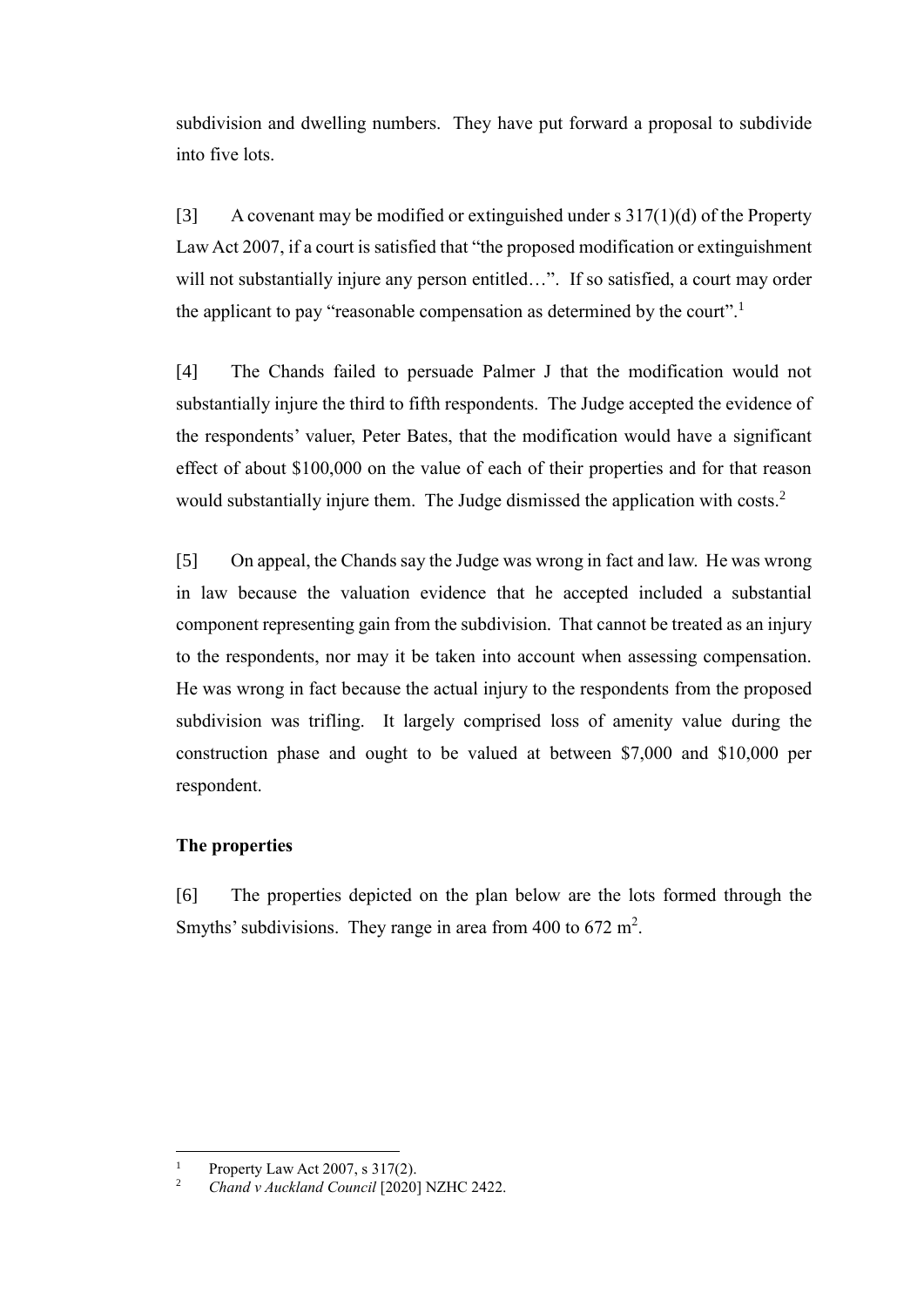

[7] The properties are now owned as follows:

- (a) Lot No 41 is owned by the Chands. It is the property they want to subdivide. The Smyths sold it to the Chands in 2016 and no longer have an interest in any of the properties;
- (b) No 41E is owned by the fifth respondents;
- (c) No 41D is owned by the fourth respondents;
- (d) No 41C is owned by the third respondents;
- (e) No 41A and No 43 adjoin Redoubt Road and are owned by the Auckland Council, which acquired them for roading purposes;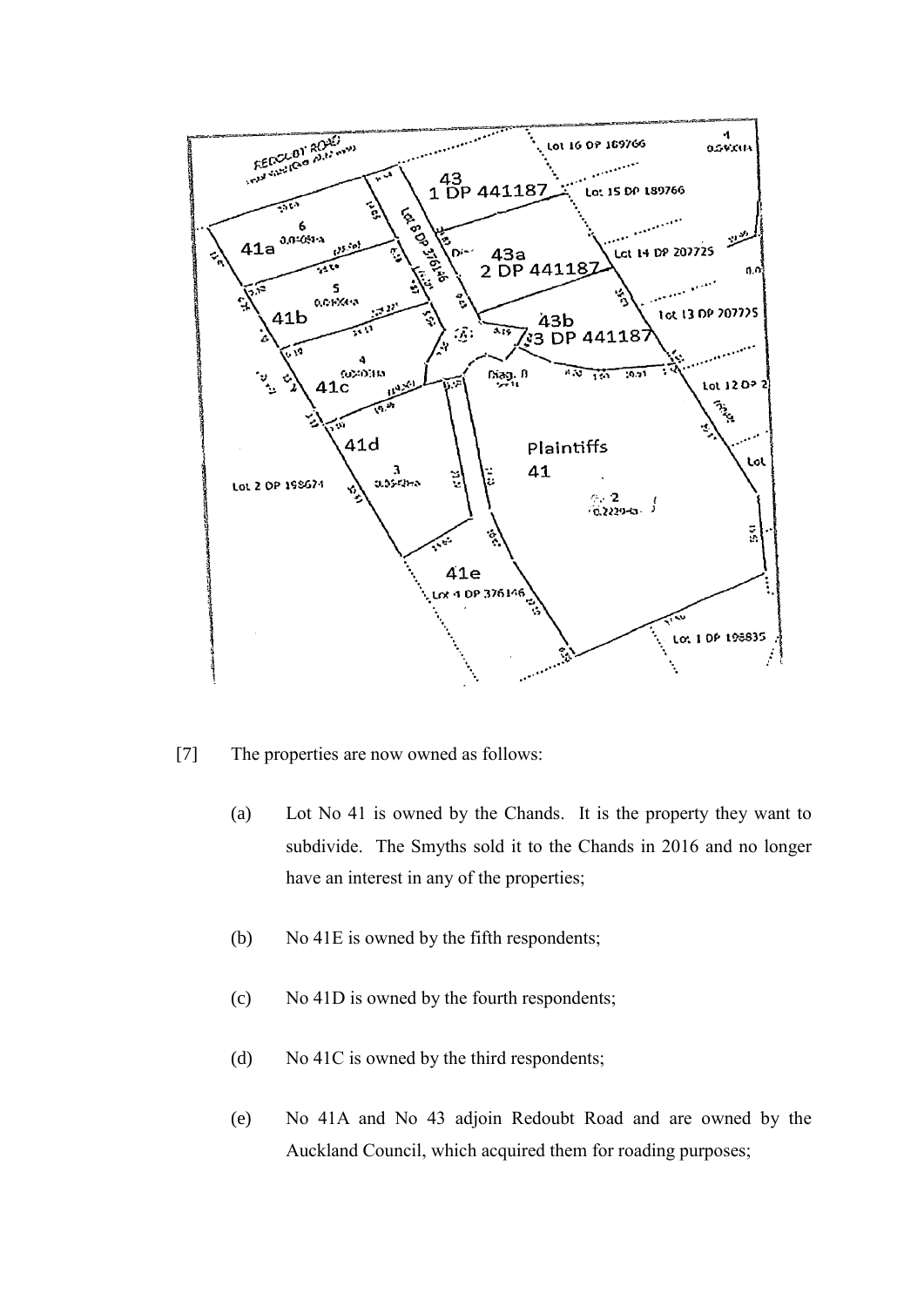- (f) No 41B is owned by the second respondents;
- (g) No 43A is owned by the sixth respondents; and
- (h) No 43B is owned by the seventh respondents.

[8] We have listed the parties in this order because only the third to fifth respondents have taken part in this appeal. The Council and the sixth and seventh respondents have consented to the application and the views of the second respondent have not been disclosed.

# **The proposed subdivision**

<span id="page-4-0"></span>[9] The evidence is that the Chands wish to subdivide Lot 41 into five lots with an average size of around 446 m². Palmer J recorded that the development will comprise three two-level residential structures, two of which will comprise two units.<sup>3</sup> The proposal is depicted on the plan below:

 $\overline{3}$ *Chand v Auckland Council*, above n 2, at [4].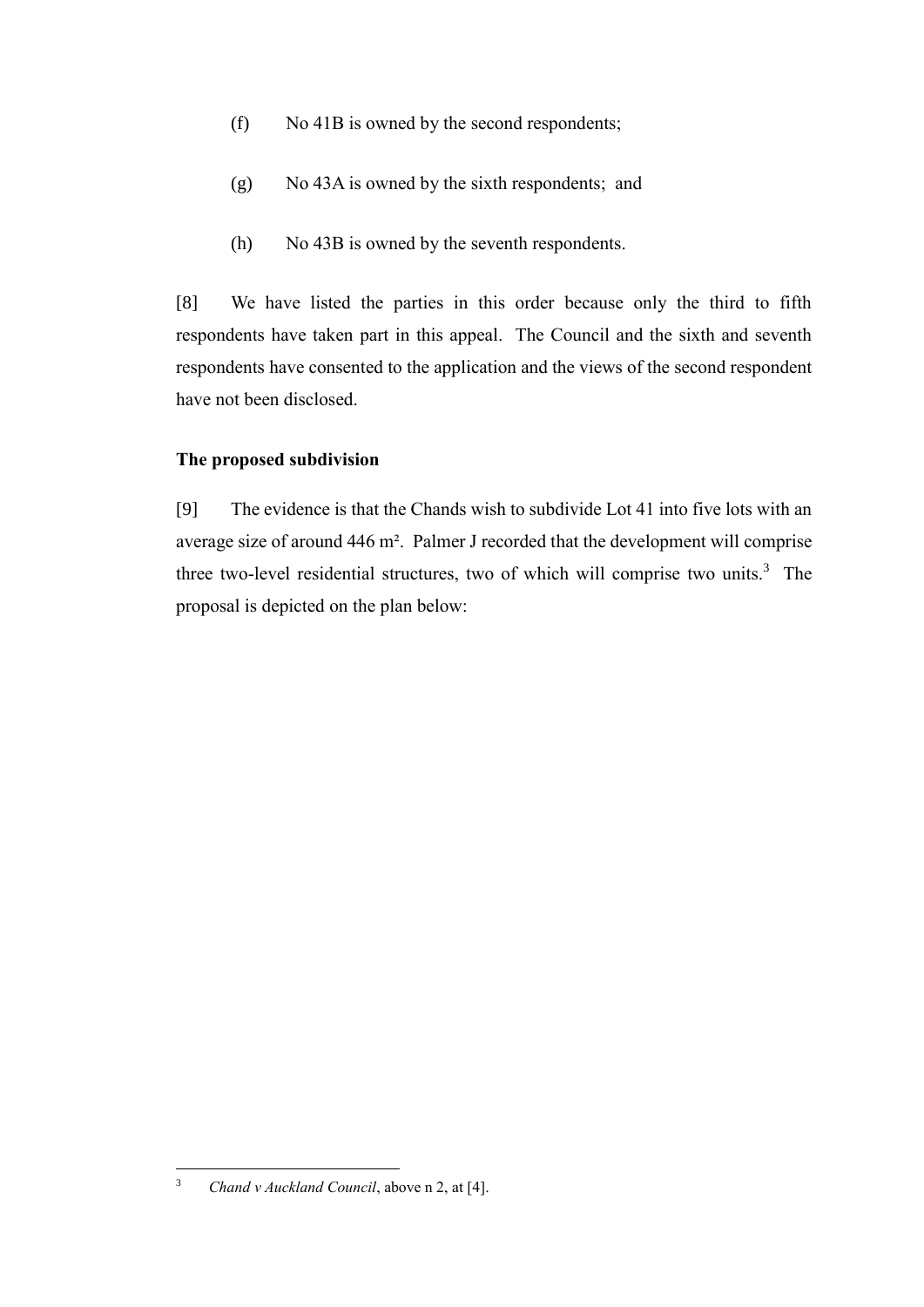

[10] It seems this proposal is not necessarily final. On the evidence, the Chands have not offered the respondents any commitment to it. On the contrary, there is evidence that they altered the proposal, changing it from three lots to five, after the respondents resisted removal of the covenant. Nor have the Chands sought resource consent, saying that they wish to avoid the associated costs until they know whether the covenants will be modified.

## **The covenants**

<span id="page-5-0"></span>[11] A suite of rights was created via a memorandum of transfer from the Smyths to themselves. The transfer recites that it was their intention that the lots created would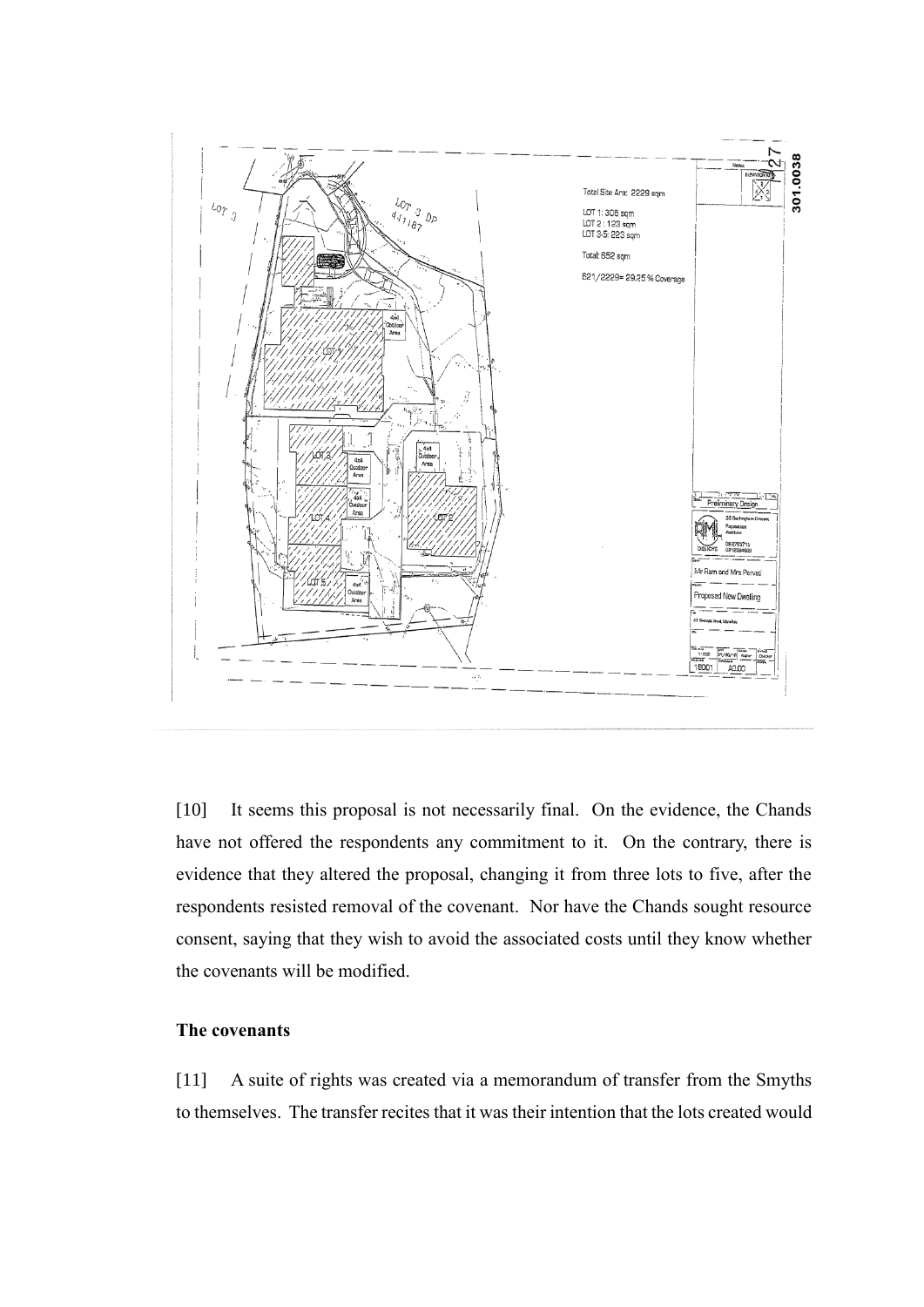be subject to "a general scheme<sup>4</sup> applicable to and for the benefit of" each lot. The scheme would run with the land; the owners and occupiers of any of the lots from time to time would be bound by it and able to enforce it.

[12] There followed a series of covenants: by way of example, not to use the land for any commercial purpose, not to permit any temporary building, not to use old materials when constructing any fence, to build within 12 months a house of superior design using modern materials, not to build more than one house, and not to subdivide (with the proviso that the Smyths might do so while they remained registered proprietors). The last of these covenants states that each owner agrees:

(j) Not to further subdivide the property, including by way of cross lease or unit title or otherwise, so that each lot shall always remain in one Computer Register and contain only one dwellinghouse PROVIDED that the said [Smyths] while still Registered Proprietors of any of the said Lots may further subdivide any of the said Lots provided that any additional Lots shall always remain in one Computer Register and contain only one dwellinghouse AND the Registered Proprietors of any of the said Lots hereby consent to any such further subdivision by [the Smyths] and acknowledge that such further subdivision may result in access Lot 8 being shared by more than 8 Lots and will if called upon sign any documents necessary to give effect to any such further subdivision.

#### **The application under s 317**

<span id="page-6-0"></span>[13] The application is described as an application to modify covenant (j), which we have just set out. It would do so by extinguishing the covenant so far as it binds Lot 41, leaving it in place with respect to the other lots. The application would permit the Chands or any future owner of their land to subdivide to the fullest extent permitted from time to time by the Auckland Unitary Plan.

### **The evidence of injury**

 $\overline{a}$ 

<span id="page-6-1"></span>[14] Palmer J accepted the evidence of Mr Bates that the Chands' proposed subdivision would have "a significant effect on the property values" of the respondents.<sup>5</sup> For that reason, the proposed modification of the covenant would substantially injure the respondents. He observed that they bought their properties

<sup>4</sup> For discussion of building schemes, see DW McMorland and others *Hinde McMorland & Sim Land Law in New Zealand* (online ed, LexisNexis) at [17.025].

<sup>5</sup> *Chand v Auckland Council*, above n 2, at [15].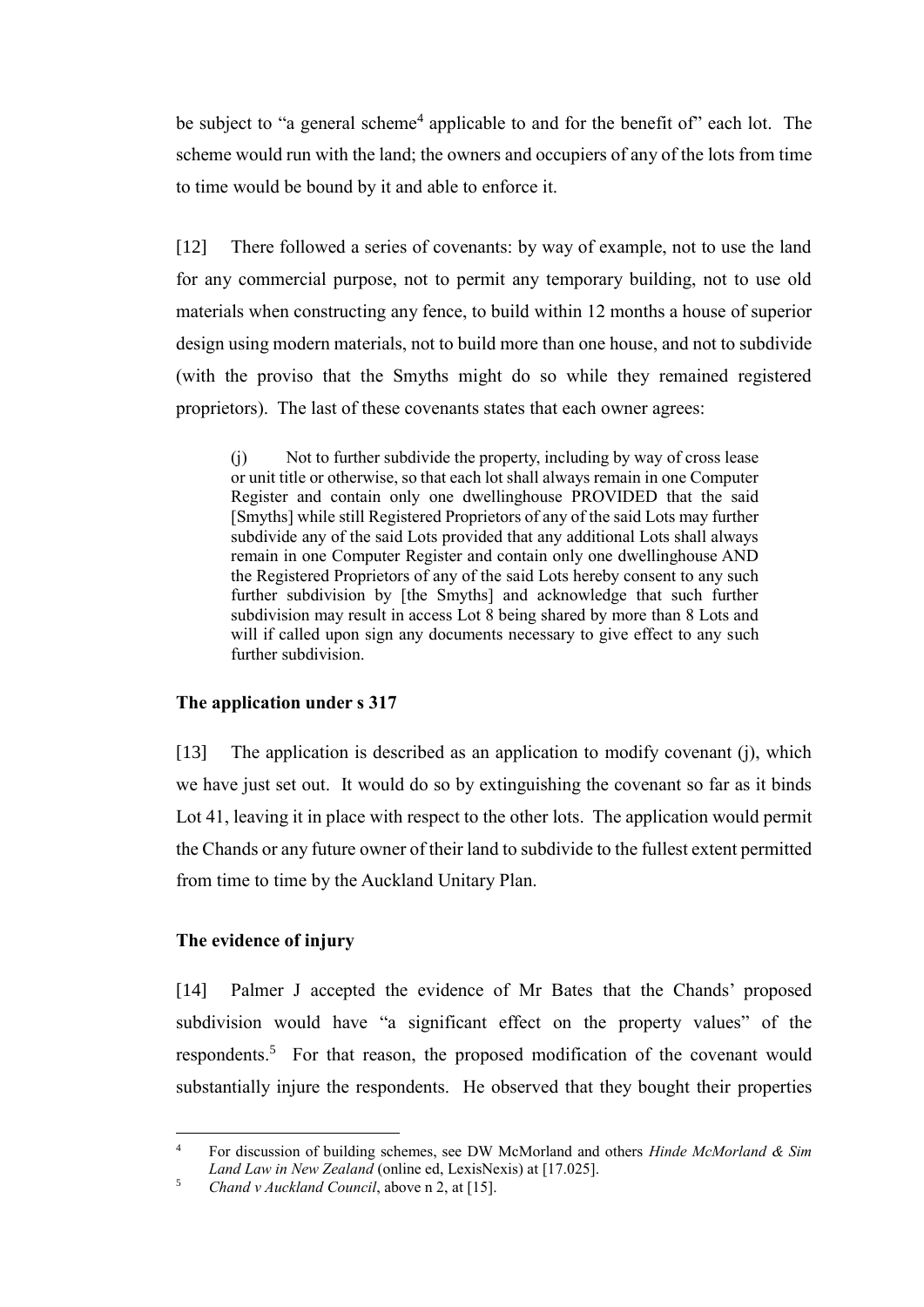with benefit of the covenant and the Chands bought theirs subject to it. He concluded that the statutory conditions for modifying the covenant were not fulfilled.<sup>6</sup>

[15] This approach to assessing injury requires that we turn to the valuer's evidence to establish what form the injury took.

[16] The evidence of some of the respondents was that the injury to them would take the form of loss of light and views, increased traffic, increased noise, and decreased property values. One of the respondents, Vijay Prasad, stated that a double-story, three-duplex complex would be built right up against their boundary fence and anticipated that at least 10 further vehicles would use the shared driveway, which in her opinion is already overloaded. Mrs Prasad is a real estate agent, and in her opinion subdivision would diminish the value of her property by between \$200,000 and \$300,000. Both she and another respondent, Raad Elias, produced a number of photographs depicting the existing properties. He considered that there would be a loss of light and views coupled with significant increase in traffic and noise. The development would completely change the character of the subdivision, which in his opinion presently has the character of a lifestyle block.

[17] Mr Bates did not characterise the respondents' properties as lifestyle blocks, preferring to describe them as residential lots. He characterised the impact as:

- (a) noise and headlight disturbance from vehicular and pedestrian traffic;
- (b) noise disturbance from post-construction use of the new dwellings;
- (c) reduced visual privacy from the new dwellings;
- (d) potential delays and risks when accessing the road as a result of increased traffic flow;
- (e) noise and potentially vibration disturbance during construction;

 $\overline{a}$  $^{6}$  At [15].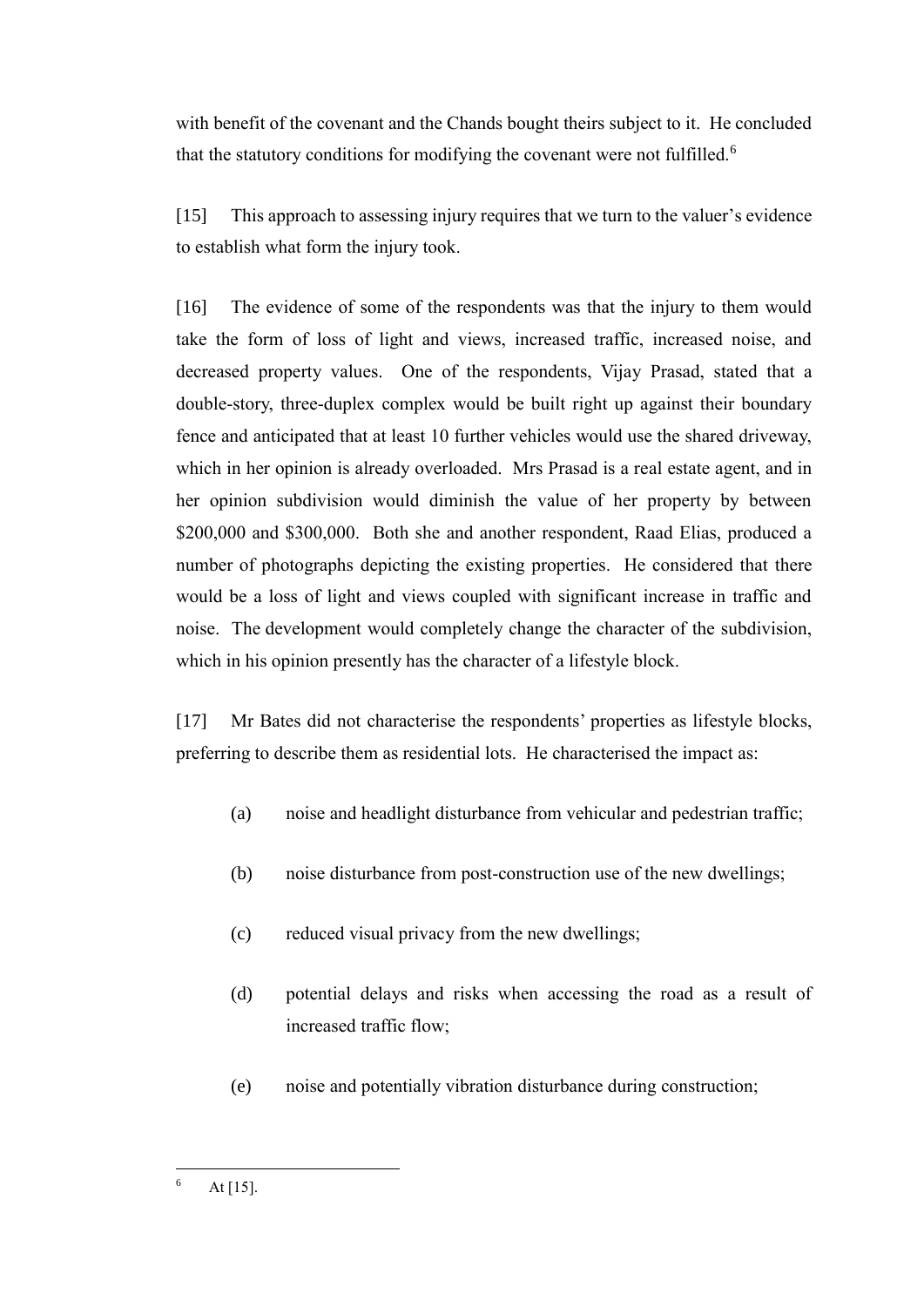- (f) costs of needing to re-document the title; and
- (g) loss of property rights "in a context where the property has an unusual advantage of being a residential lot with more light and air around it, as well as a garden and sky outlook compared [to] similarly zoned properties in the location". Mr Bates explained this last item in evidence as the loss of an opportunity to sell a property right to the owner of Lot 41 on a willing seller, willing buyer basis.

[18] Mr Bates explained that it is difficult to value the impact of more intensive subdivision on a residential lot given a lack of relevant sales data. In his opinion, though, density does affect value, and that value is increasing in an era where more intensive subdivision is permissible. He considered that the proposed development would result in the market value of the three remaining respondents' properties falling by \$100,000.

[19] He also considered that on a willing seller, willing buyer basis the Chands would pay \$300,000, and perhaps more, to be able to proceed with the subdivision. That would add a further \$100,000 to the injury done to each of the three respondents by extinguishment of the covenant over Lot 41. In the result, each respondent would suffer a loss totalling an estimated \$200,000.

[20] Before considering whether all these losses may be included in the assessment of injury to the respondents, we record our finding that the Judge was right to discount the evidence of the Chands' valuer, Warren Priest. Mr Priest considered that the respondents would suffer only a minimal loss of value, in the form of disruption during the construction phase and a marginal increase in traffic afterward. He quantified this at between \$7,000 and \$10,000 per respondent. He was disposed to discount loss of privacy on the ground that the extent to which the new dwellings will overlook the respondents' properties cannot be known until construction is complete. Presumably he takes the same view of noise and traffic levels.

[21] The difficulty with this approach is that the onus was on the Chands as applicants to show that the respondents will not suffer significant injury and to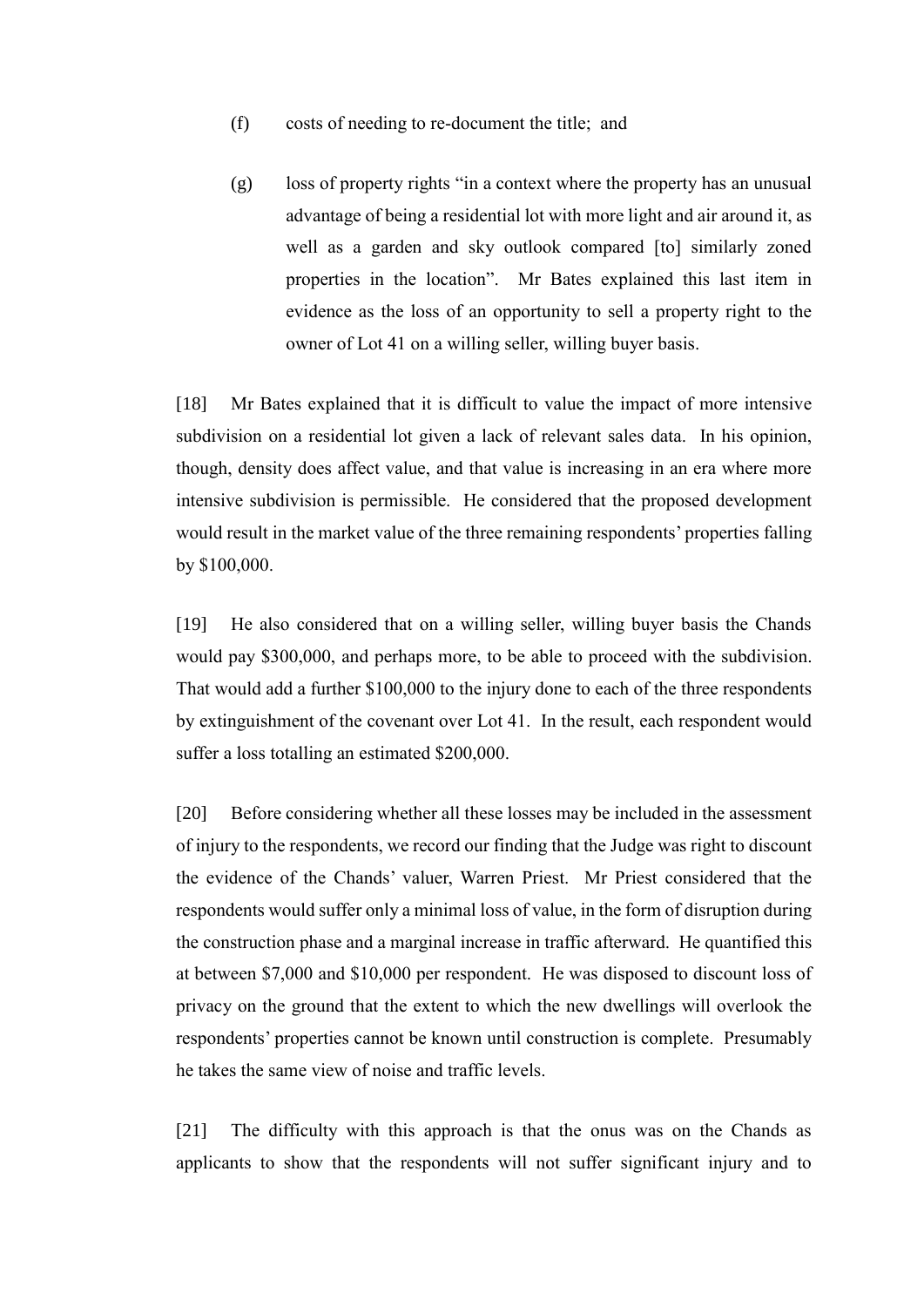persuade the Judge to exercise his discretion to grant a remedy.<sup>7</sup> It will not do to claim that the respondents' loss should be discounted now because it cannot be quantified until later, when the development is complete. We have mentioned that the proposal in evidence includes concept plans which might have been relied on, as Mr Bates did, to estimate harm.

[22] We agree with the Judge that the evidence sufficiently establishes the respondents will experience enduring injury, in the form of loss of view, loss of privacy and intrusion of traffic and noise, if the proposed development proceeds.

[23] We are not persuaded that Palmer J was wrong to accept the respondents will likely also experience loss of property values, or that he was wrong to accept Mr Bates's estimate. The Chands contend that because the respondents bought while the Smyths still owned the land the prices they paid must be taken to have reflected the same loss. However, there is evidence that they understood the Smyths did not intend to subdivide further, and there is no evidence of what density of development was permissible under the operative District Plan at the time. For their part, the Chands say they bought in ignorance of the covenant, paying a price that reflected subdivision potential. They appear to blame their advisers at the time. We do not reject that evidence but it can have no bearing on the issues before us. As between the parties to this litigation what matters is that they were on notice of the covenant.

[24] As we explain below, the assessment of injury, and hence compensation, must also recognise that by extinguishing the covenant against subdivision and housing density the Court is depriving the respondents of a valuable asset, in the form of a property right over the Chands' land. Mr Priest did not estimate the price that might be negotiated between a willing buyer and willing seller for surrender of that right. The Judge was entitled to accept, based on the proposal in evidence, that their loss was not less than that estimated by Mr Bates.

<sup>7</sup> See Tom Bennion and others *Land Law* (online ed, Westlaw) at [CN5.01(3)], citing *Jansen v Mansor* (1995) 3 NZ ConvC 192,111 (CA); *Waikauri Bay Reserves Ltd v Jamieson* HC Auckland CP1981/87, 12 February 1990 at 13; and *Re Barfilon Investment Ltd* [2019] NZHC 780 at [23].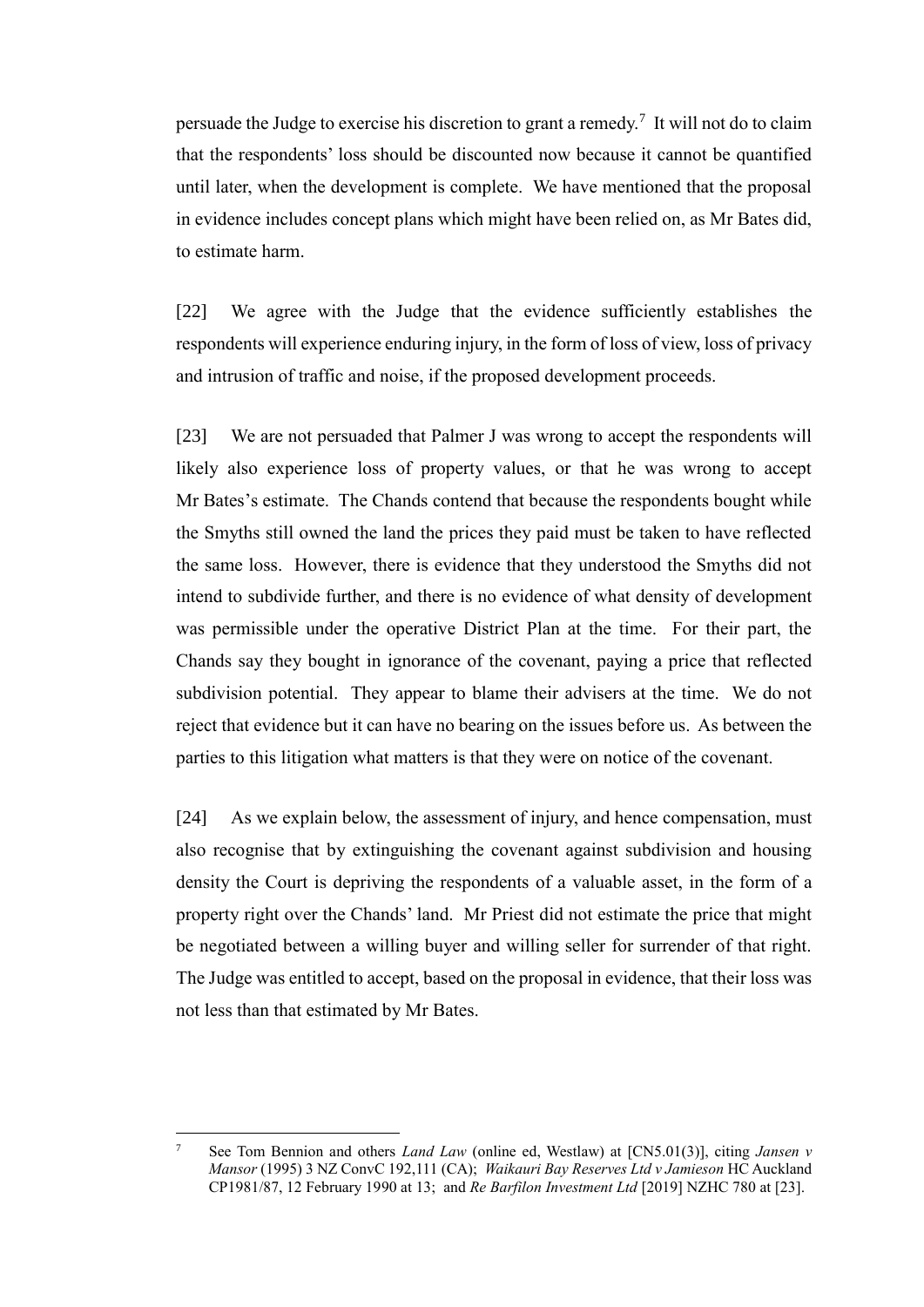### **Section 317**

<span id="page-10-0"></span>[25] The section provides:

#### **317 Court may modify or extinguish easement or covenant**

- (1) On an application (made and served in accordance with section 316) for an order under this section, a court may, by order, modify or extinguish (wholly or in part) the easement or covenant to which the application relates (the **easement or covenant**) if satisfied that—
	- (a) the easement or covenant ought to be modified or extinguished (wholly or in part) because of a change since its creation in all or any of the following:
		- (i) the nature or extent of the use being made of the benefited land, the burdened land, or both:
		- (ii) the character of the neighbourhood:
		- (iii) any other circumstance the court considers relevant; or
	- (b) the continuation in force of the easement or covenant in its existing form would impede the reasonable use of the burdened land in a different way, or to a different extent, from that which could reasonably have been foreseen by the original parties to the easement or covenant at the time of its creation; or
	- (c) every person entitled who is of full age and capacity—
		- (i) has agreed that the easement or covenant should be modified or extinguished (wholly or in part); or
		- (ii) may reasonably be considered, by his or her or its acts or omissions, to have abandoned, or waived the right to, the easement or covenant, wholly or in part; or
	- (d) the proposed modification or extinguishment will not substantially injure any person entitled; or.
	- (e) in the case of a covenant, the covenant is contrary to public policy or to any enactment or rule of law; or
	- (f) in the case of a covenant, for any other reason it is just and equitable to modify or extinguish the covenant, wholly or partly.
- (2) An order under this section modifying or extinguishing the easement or covenant may require any person who made an application for the order to pay to any person specified in the order reasonable compensation as determined by the court.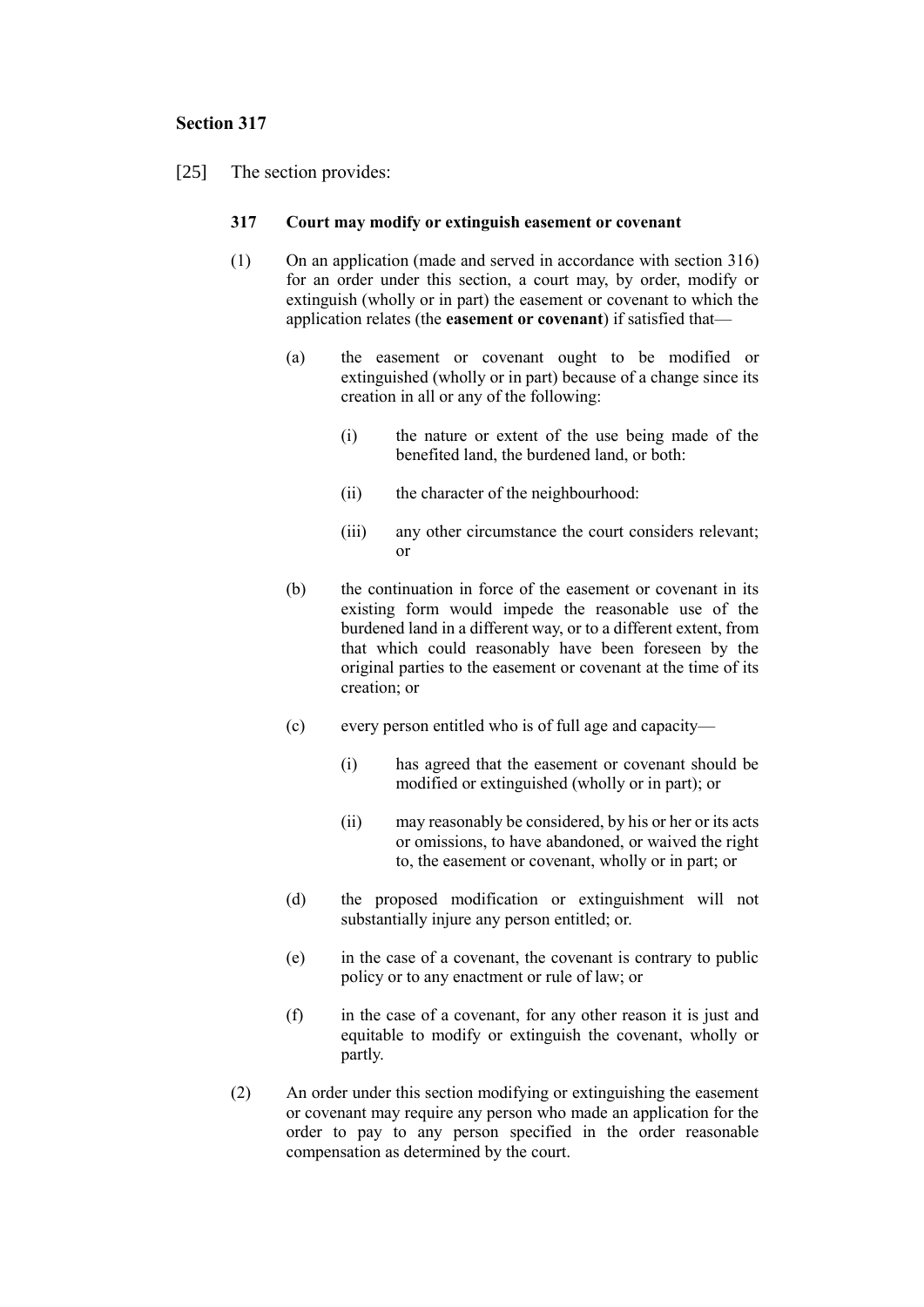We note that subsections (1)(e) and (1)(f) were enacted in 2017.

[26] The legislation permits a court to take an owner's control over a covenant out of their hands, provided one of six criteria is met. Speaking generally, the first two criteria are available for a change in use or circumstances since the covenant was created. The third is available where an owner agrees, or has waived or abandoned their rights. The fourth, with which we are concerned, is available where the change would not substantially injury any person entitled. The fifth is available where the covenant is contrary to public policy or law, $<sup>8</sup>$  and the last is available where for any</sup> other reason change is just and equitable.

[27] We need not subject the statutory language to much examination, but we do make several points of relevance to this case. The first is that s 317 contemplates a counterfactual analysis in which the court compares the state of affairs when the covenant or easement was created with the state of affairs resulting from the proposed exercise of jurisdiction. That comparison may include any change in character of the neighbourhood resulting from increased density of subdivision and development.<sup>9</sup>

[28] Second, subs (1)(e) resulted from the Law Commission's concern that covenants in gross, which benefit a person rather than land, ought not be imposed in perpetuity.<sup>10</sup> We mention this because, while the Chands did not plead subs  $(1)(e)$ , they did invoke the public interest by pointing to provision in the Auckland Unitary Plan for more intensive residential land use. We prefer the view that changes of this kind may affect the character of a neighbourhood, or reasonable user, so affecting the original balance of benefit and burden and justifying intervention on that ground.<sup>11</sup> For purposes of subs (1)(d), with which we are concerned, regulatory changes of this kind may affect the injury that will result from a court's exercise of jurisdiction and the amount of compensation awarded where the injury was not sufficiently substantial to preclude intervention.

See the discussion in McMorland, above n 4, at  $[17.001]$ , n 16, instancing covenants that would be void under other Acts, for example the Human Rights Act 1993.

<sup>9</sup> *Rental Space Ltd v March* (1999) 4 NZ ConvC 192,873.

<sup>10</sup> Law Commission *A New Land Transfer Act* (NZLC R116, 2010) at [7.53]–[7.57].

Compare *Re Barfilon Investment Ltd*, above n 7, at [56], where the need for social housing was considered to be in the public interest.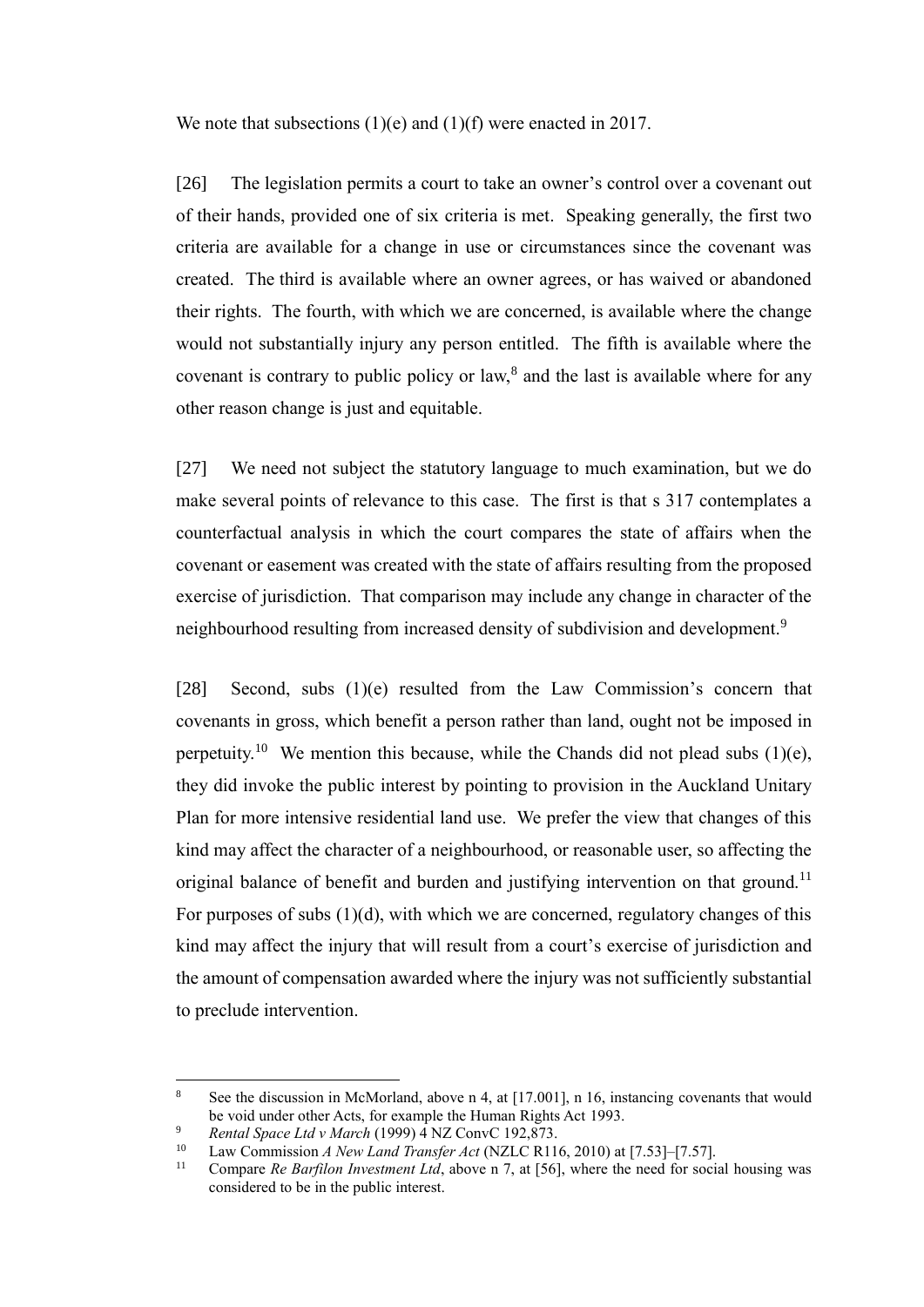[29] Third, there is a sense in which concern about transaction costs of bargaining may be said to underpin the jurisdiction, but it is notable that the statutory criteria do not include the expense of negotiating with a large number of people entitled to the benefit of a covenant. We make this point because Mr Parmenter, counsel for the Chands, understandably highlighted the difficulty of negotiating with all of the parties when urging us to resolve this case by making an order and fixing compensation.

[30] Finally, subs (1)(d) has been described, adopting the language of Russell LJ in *Ridley v Taylor*, as a "long stop against vexatious objections to extended user".<sup>12</sup> It is more than that. The jurisdiction under s 84 of the Law of Property Act 1925 (UK) was available where the modification would not injure the party entitled. Section 317(1)(d) is more extensive, allowing a court to intervene where the party entitled would suffer an injury, provided the injury is not substantial. The jurisdiction is not confined to cases in which resistance, or a request that modification be conditional on compensation, is deemed vexatious.

#### **Loss of property rights an injury under s 317(1)(d)**

#### *The covenants against subdivision and building are property rights*

<span id="page-12-0"></span>[31] The parties agree that the covenants confer property rights on each of the owners of the benefitted land. That is plainly correct, if only because they confer rights over the land itself, not merely rights in personam against other contracting parties and their privies or successors. The covenants were intended to provide, for the benefit of all owners, an environment in which housing was low in density and of good quality. To that end, they run with the land, being enforceable by and against any future owner of any of the lots. We observe that the memorandum of transfer also envisages that rights under the covenants may be enforced by injunction or specific performance. It provides that any non-compliant structure must be removed on demand by any of the registered proprietors of the benefitted lots, and liquidated damages of \$200 per day are payable while any breach continues.

 $12$ <sup>12</sup> *Ridley v Taylor* [1965] 1 WLR 611 (CA) at 622, cited in *New Zealand Industrial Park Ltd v Stonehill Trustee Ltd* [2019] NZCA 147, (2019) 20 NZCPR 119 at [112]; and McMorland, above n 4, at [17.042].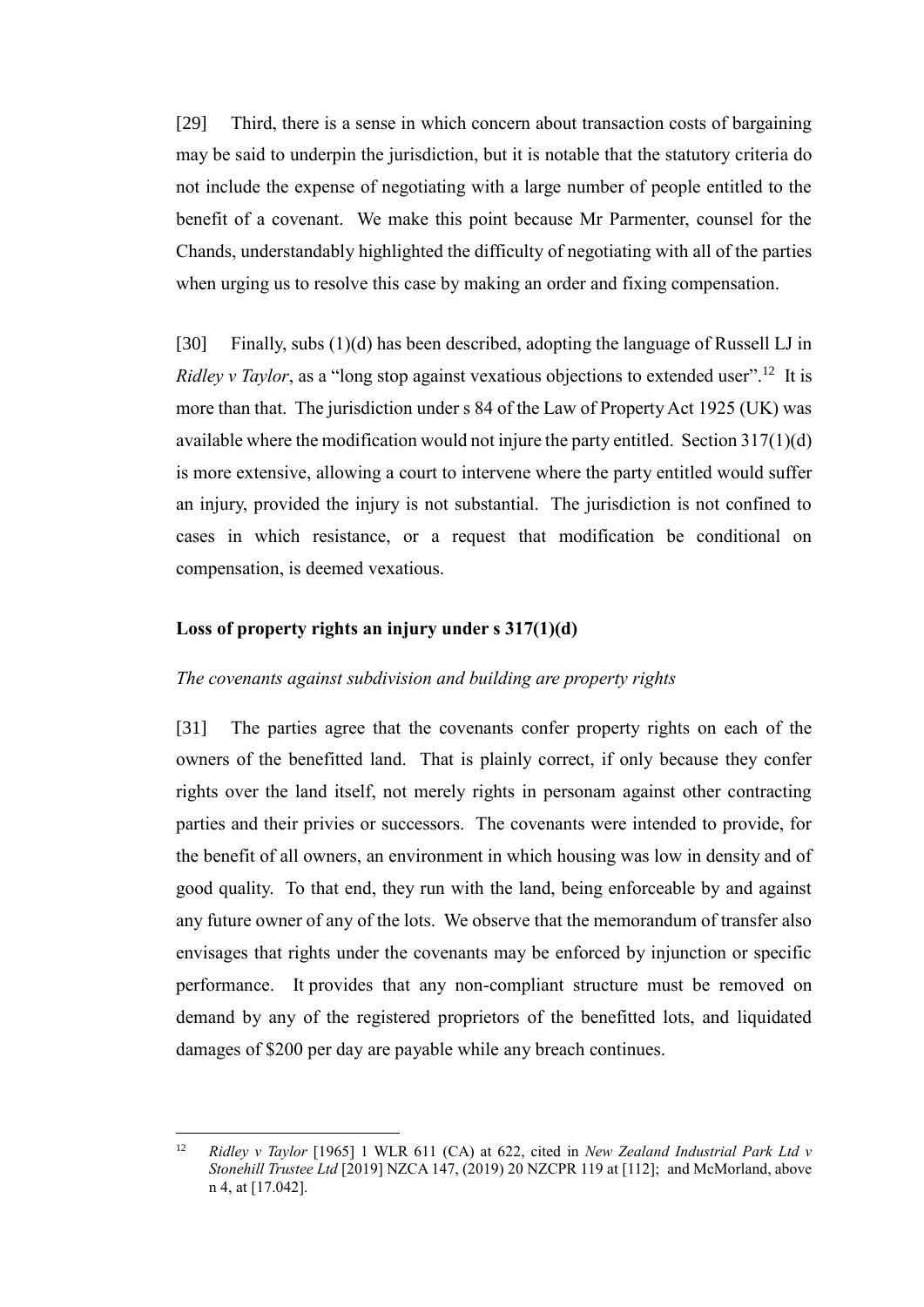*Synlait: property rights relevant and can be significant in the exercise of discretion*

<span id="page-13-0"></span>[32] Palmer J did not have the advantage of the Supreme Court judgment in *Synlait Milk Ltd v New Zealand Industrial Park Ltd*, which was delivered on 22 December 2020.<sup>13</sup> The Supreme Court did not decide whether loss of control over what a neighbour may do on their land is an injury for purposes of s  $317(1)(d)$ , or address compensation, but it did briefly survey the legislative history and policy of s 317.

[33] The Court explained that a conservative approach was traditionally taken to a jurisdiction that allowed courts to modify or extinguish property rights. Courts pointed to the absence of any power to award compensation.<sup>14</sup> Such a power was first established in the Property Law Act, in s 317(2). Commenting on it, the Justice and Electoral Select Committee explained that:<sup>15</sup>

Such an order is, in essence, an expropriation of a private property right, and an award of compensation is appropriate in some circumstances. We consider there is a need to grant the court the ability to award compensation where appropriate.

[34] Speaking to the Bill on its second reading, the Hon Chris Carter, speaking for the Associate Minister of Justice, said:<sup>16</sup>

The powers of the court are extended to include a power to make an order for compensation when modifying or extinguishing an easement or covenant. An example might be where an owner wants to redevelop land by building several houses on it, but the owner is prevented from doing this by a covenant in the original transfer of the land that restricts further building on the site. Although the owner could apply to the court to modify or extinguish the covenant, other people who benefit from the covenant may have their property rights adversely affected. Compensation may be appropriate in such circumstances.

[35] In *Harnden v Collins* Randerson J explained the courts' traditionally conservative approach to the jurisdiction: $17$ 

First, applications under this provision have the potential to impact adversely on existing property rights, usually by diminishing or altering the benefit of

 $13$ <sup>13</sup> *Synlait Milk Ltd v New Zealand Industrial Park Ltd* [2020] NZSC 157, (2020) 21 NZCPR 672.

<sup>14</sup> *Manuka Enterprises Ltd v Eden Studios Ltd* [1995] 3 NZLR 230 (HC) at 234; and *Harnden v Collins* HC Whangarei CIV-2009-488-571, 18 December 2009 at [24].

<sup>&</sup>lt;sup>15</sup> Property Law Bill 2007 (89-2) (select committee report) at 5–6.<br><sup>16</sup> (11 September 2007) 642 NZPD 11764

<sup>&</sup>lt;sup>16</sup> (11 September 2007) 642 NZPD 11764.

*Harnden v Collins*, above n 14, at [24].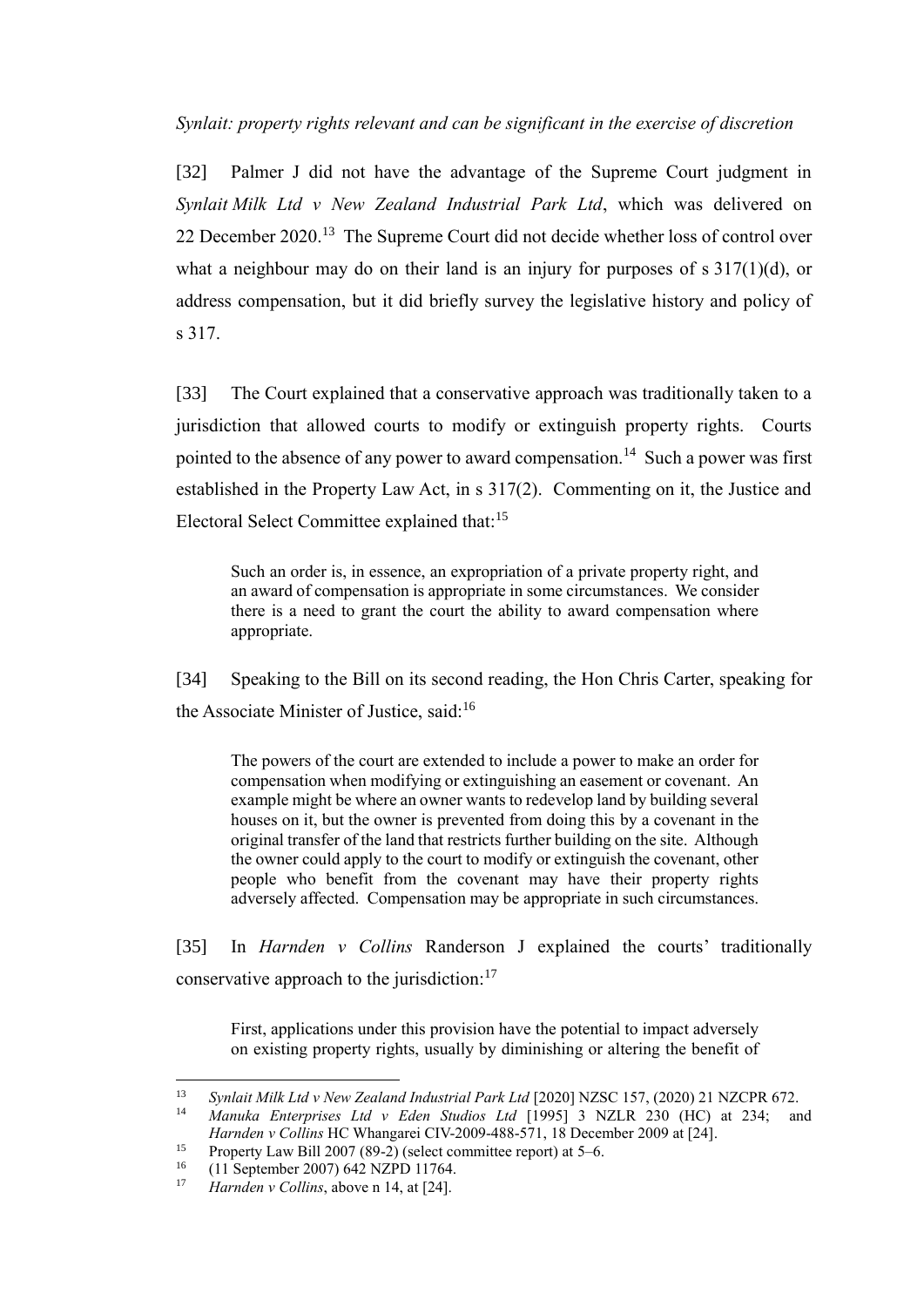the easement to the dominant owner or owners. Interference with property rights has always been treated seriously by the courts with reference being made on occasion to the "expropriation" of property. Secondly, the exercise of the power under this provision represents a statutory interference with the sanctity of the contract entered into by the dominant and servient owners or their predecessors in title. Thirdly, until s 317 [of the Property Law Act] was enacted, there was no provision for the court to order the payment of compensation as a means of ameliorating adverse effects on the parties impacted by the grant of an order under the section.

Randerson J found that the statutory history pointed to a progressive broadening of scope and a relaxation of courts' approach to use of their jurisdiction.

[36] Endorsing that view, the Supreme Court cautioned in *Synlait* against a too-conservative approach:<sup>18</sup>

[84] We consider caution is necessary in overlaying the clear statutory wording of s 317 with requirements that cases be exceptional, that sanctity of contract be protected, that property rights not be expropriated and the like. Easements and covenants are created subject to the provisions of the Property Law Act, including s 317. The extent of the sanctity of the contracts underlying easements and covenants and the nature of the property rights they create are governed by s 317 (and other provisions). There is a circularity about saying that property rights must be protected from the exercise of the power conferred by s 317 when the fundamental premise of the section is that those property rights are liable to be modified or extinguished.

[85] We would not, therefore, overlay the requirements of s 317 with additional, non-statutory criteria that have the effect of altering the clear parliamentary intention that easements and covenants should be amenable to modification or extinguishment in defined circumstances (noting that the defined circumstances are broader in the case of covenants because of the new paras (e) and (f) in s  $317(1)$ ).

The Court held that it is no bar to the jurisdiction that the owner of the burdened lot is motivated by a desire to improve the enjoyment of their own property.<sup>19</sup>

[37] The Court stated that contractual and property rights can be significant, but not as a "generic fetter" on discretion; rather, each case must be considered on its own merits.<sup>20</sup> It concluded that s 317 calls for a two-step approach:<sup>21</sup>

The court's first task is to determine whether one or more of the grounds in s 317(1) is made out. If so, the second task is to determine whether the

<sup>18</sup> *Synlait Milk Ltd v New Zealand Industrial Park Ltd*, above n 13.

 $19$  At [86].

 $\frac{20}{21}$  At [88]

At  $[90]$ .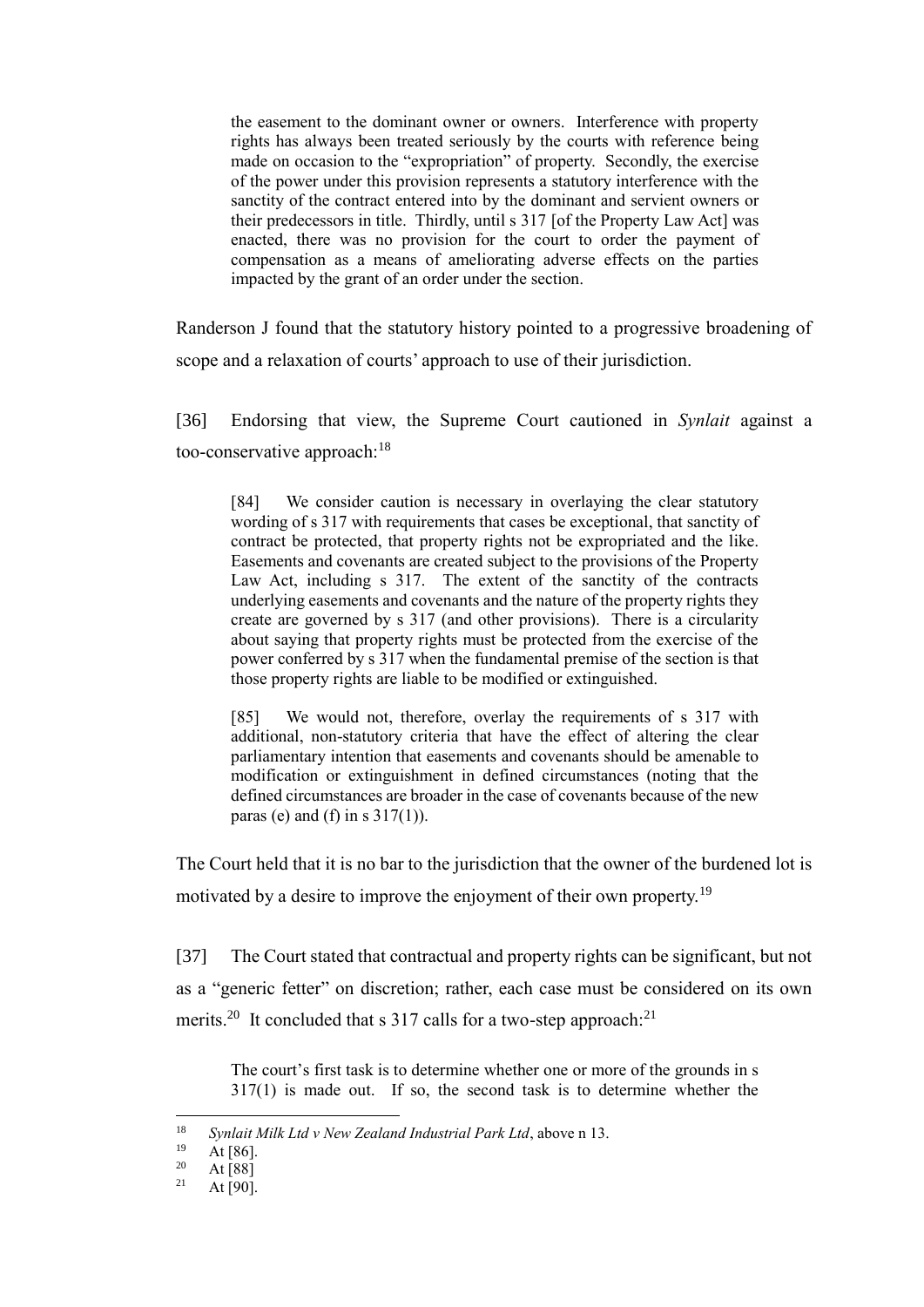discretion to extinguish or modify the easement or covenant at issue should be exercised (and, if so, to determine whether compensation should be payable). The exercise of the discretion to modify or extinguish the easement or covenant requires consideration of all relevant factors (including the power to award compensation). We do not see any intent that any one factor should be disqualifying.

#### *Compensation for loss of property rights at common law*

<span id="page-15-0"></span>[38] Speaking generally, a property right comprises a bundle of rights that the owner may exercise freely, protected from interference by others; or as Blackstone put it, property is "that sole and despotic dominion which one man claims and exercises over the external things of the world, in total exclusion of the rights of any other individual..."<sup>22</sup> The owner is free to sell the thing, and only with their consent may it be alienated. Courts enforce these rights by injunction or specific performance, not by damages alone. The simple, clear and readily enforceable nature of property rights facilitates bargaining, so allowing the thing to find its most valuable use, provided the setting is one in which transactions costs of bargaining are low.<sup>23</sup>

[39] A court's characterisation of a right as a property right may have important consequences for loss occasioned by its expropriation or unauthorised use, as the United Kingdom Supreme Court explained in *One Step (Support) Ltd v*  Morris-Garner.<sup>24</sup> At issue was the measure of compensation for loss of a valuable asset created or protected by contract.

[40] Delivering the principal judgment, Lord Reed held, citing the judgment of Nicholls LJ in *Stoke-on-Trent City Council v W & J Wass Ltd*, that the law does not confine the concept of loss or damage to "financial loss calculated by comparing the property owner's financial position after the wrongdoing with what it would have been had the wrongdoing never occurred".<sup>25</sup> Where a breach of contract results in loss of a valuable asset created or protected by the right infringed, "as for example in cases concerned with the breach of a restrictive covenant over land", the claimant has in

 $\frac{1}{22}$  William Blackstone *Commentaries on the Laws of England* (Vol 1, Clarendon Press, Oxford, 1765).

<sup>&</sup>lt;sup>23</sup> Guido Calabresi and A Douglas Melamed "Property Rules, Liability Rules, and Inalienability: One View of the Cathedral" (1972) 85(6) Harv L Rev 1089.

<sup>&</sup>lt;sup>24</sup> One Step (Support) Ltd v Morris-Garner [2018] UKSC 20, [2019] AC 649.

<sup>25</sup> At [29], quoting *Stoke-on-Trent City Council v W & J Wass Ltd* [1988] 1 WLR 1406 (CA) at 1416.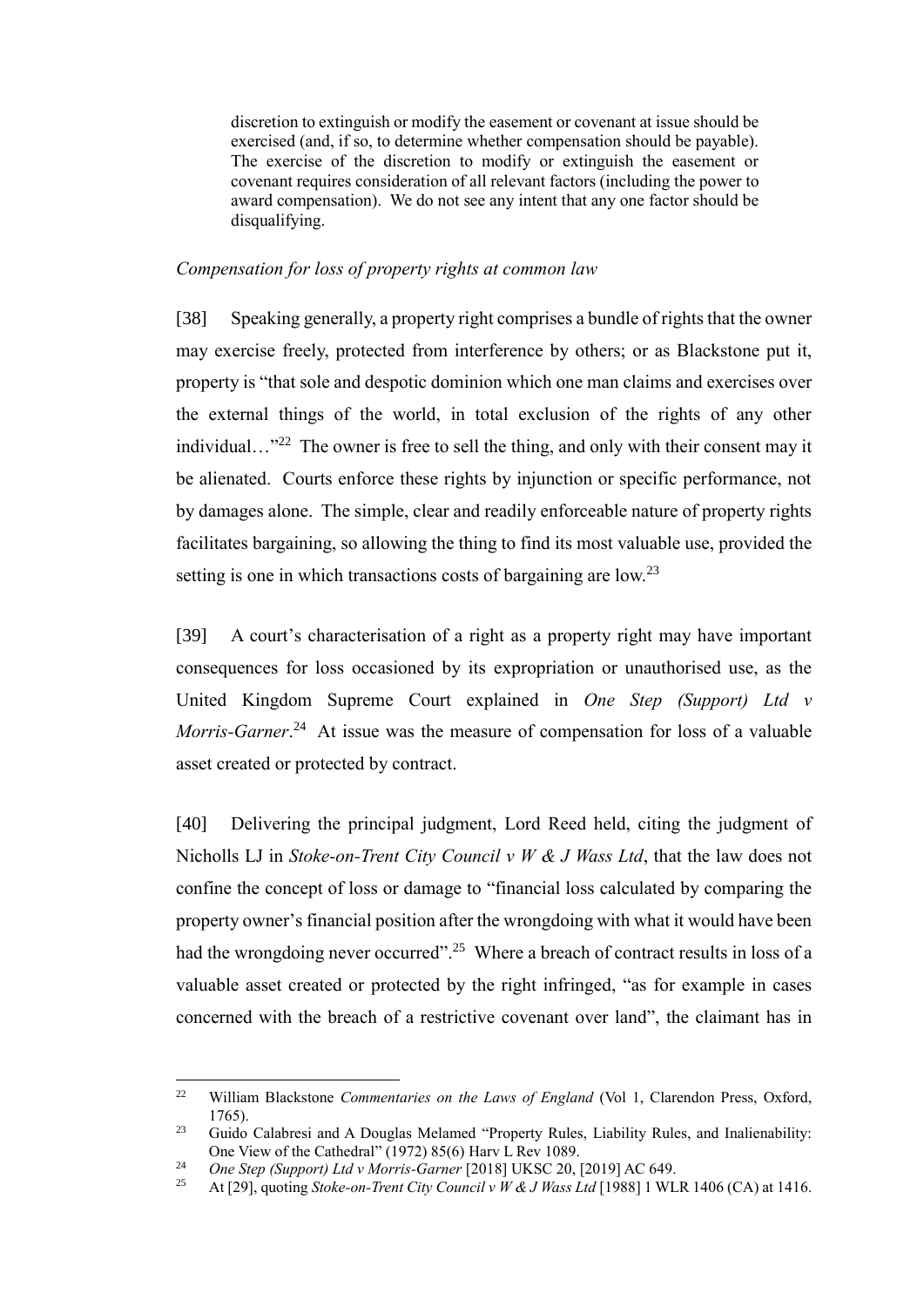substance been deprived of a valuable asset and the loss can be measured by determining the economic value of the asset.<sup>26</sup>

[41] Lord Sumption, concurring in this respect, explained that: $27$ 

… in general the law is concerned only with the specific enforcement of obligations or the money equivalent of their due performance. The exceptions in the case of trespass to or appropriation of property are justified by the nature of the right which the wrongdoer has infringed. Property rights confer an exclusive dominion over the asset in question. The law treats that exclusivity as having a pecuniary value independent of any pecuniary detriment that he might have suffered by the breach of duty.

[42] Lord Reed held that not every contractual right can be described as an asset, meaning that its breach can result in an identifiable loss equivalent to its economic value even in cases where the claimant suffered no pecuniary losses measurable by seeking to place them in the position they would have been in had the contract been performed. But a contractual right to control the use of land does fall into the "asset" category.<sup>28</sup>

[43] The Court held that what it called "negotiation damages" may be quantified by reference to "the amount which the claimant might reasonably have demanded as a quid pro quo for the relaxation of the obligation in question".<sup>29</sup> The Court does not seek to reconstruct what the parties would have agreed had they negotiated a release; rather, it assumes a hypothetical willing buyer and willing seller, acting reasonably. This measure supposes that the contract was not performed but rather was replaced by a different contract. Nonetheless, the principle at work is compensatory. The court is merely estimating the economic value of the asset that has been lost (or in cases akin to trespass, the rent for its use).

## *Loss of property rights is compensable injury under s 317*

<span id="page-16-0"></span>[44] We have discussed property rights at common law to confirm that by refusing to insist on performance of a covenant over land a court may deprive the owner of a

 $\frac{26}{27}$  At [92].

 $\frac{27}{28}$  At [110].

 $\frac{28}{29}$  At [93].

At  $[95(4)]$ .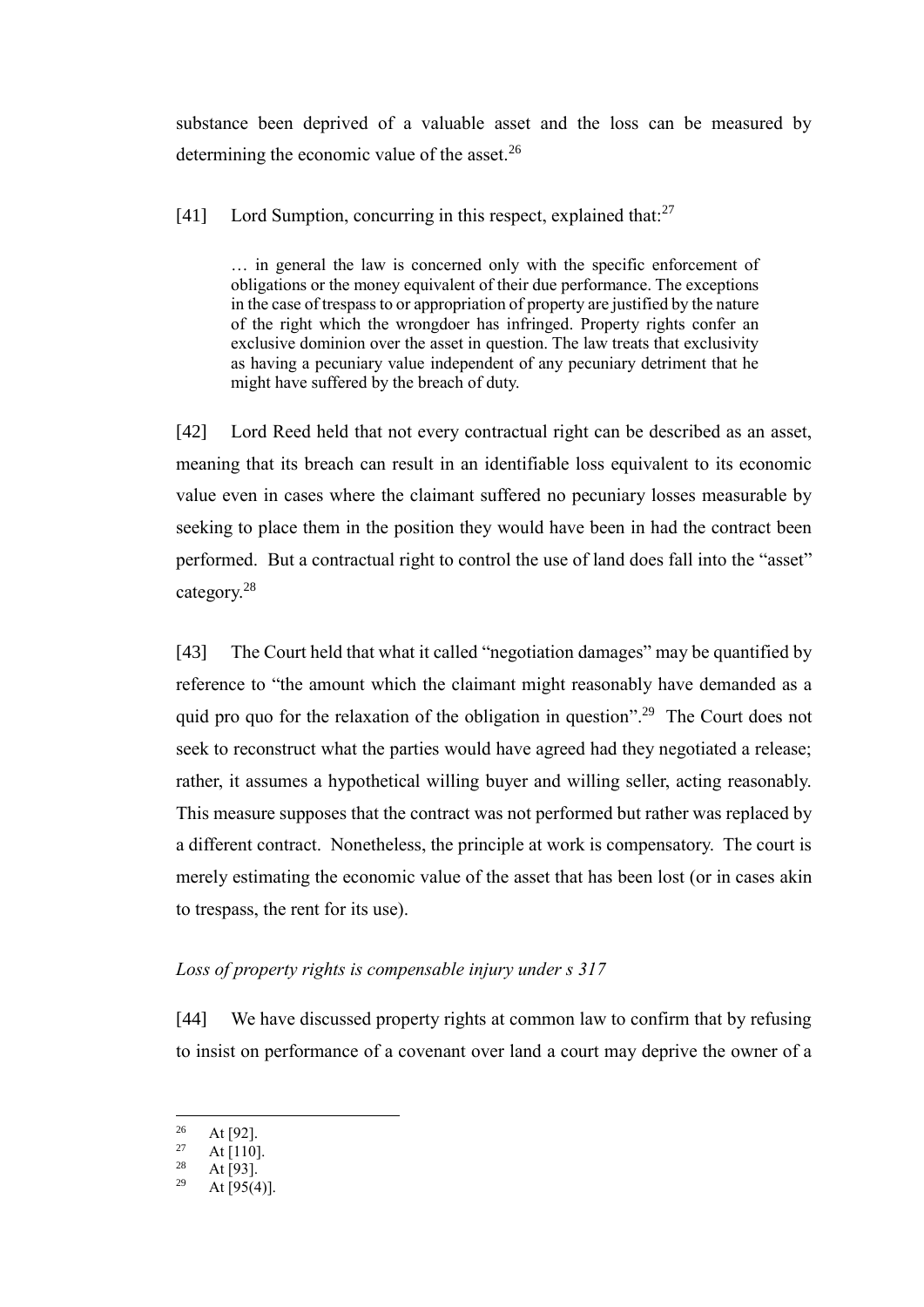valuable asset. The next question is to what extent that injury may be recognised under s 317. When exercising this jurisdiction the court is not responding to a defendant's breach of covenant. It is authorising extinguishment or modification in the exercise of discretion. Compensation is not available as of right, as it would be at common  $law<sup>30</sup>$ 

[45] Courts have treated the loss of an owner's property right as an injury in cases under s 317 and assessed compensation on a willing buyer, willing seller basis.<sup>31</sup> This approach can be traced to *Jacobsen Holdings Ltd v Drexel*, a 1986 judgment of this Court concerned with the statutory jurisdiction to grant reasonable access to landlocked land.<sup>32</sup> The Court held that the owner's loss included what Cooke P described as "potential", carrying with it the power to bargain with any would-be purchaser for whom the potential had particular value. He and Casey J cited *Nelungaloo Pty Ltd v Commonwealth*, in which Dixon J said that the loss "cannot be less than the money value into which the dispossessed owner might have converted his property had the law not deprived him of it".<sup>33</sup>

[46] In *MacRae v Walshe* this Court found it appropriate to take the same approach under s 317, reasoning that it is proper to apply consistent practice when the court is "essentially engaged in a similar task of valuing compensation for releasing value to the applicant in respect of previously restricted real estate".<sup>34</sup>

[47] We bear in mind that in the landlocked land cases compensation is being awarded to a respondent whose land is being taken, whether by purchase or easement. Compensation under s 317 is directed to loss of rights over another's land, and the statutory criteria for intervention envisage that a balance will be struck by reference to

 $30$  At [95(12)].

<sup>31</sup> See for example *MacRae v Walshe* [2013] NZCA 664, (2013) 15 NZCPR 254; *Mikitasov v International Recruitment Partners Ltd* [2011] DCR 623; *Cambray North Island Ltd v Minister of Land Information* (2011) 12 NZCPR 721 (HC); *JT Jamieson & Co Ltd v Inland Road Ltd*  [2013] NZHC 3313, (2013) 16 NZCPR 237; *North Holdings Development Ltd v WGB Investments Ltd* [2014] NZHC 670; and *Parklands Properties Ltd v Auckland Council* [2020] NZHC 2919.

<sup>32</sup> *Jacobsen Holdings v Drexel* [1986] 1 NZLR 324 (CA) at 328.

<sup>33</sup> At 328 per Cooke P and at 335 per Casey J, citing *Nelungaloo Pty Ltd v Commonwealth* (1948) 75 CLR 495 (HCA) at 571.

<sup>34</sup> *MacRae v Walshe*, above n 31, at [60].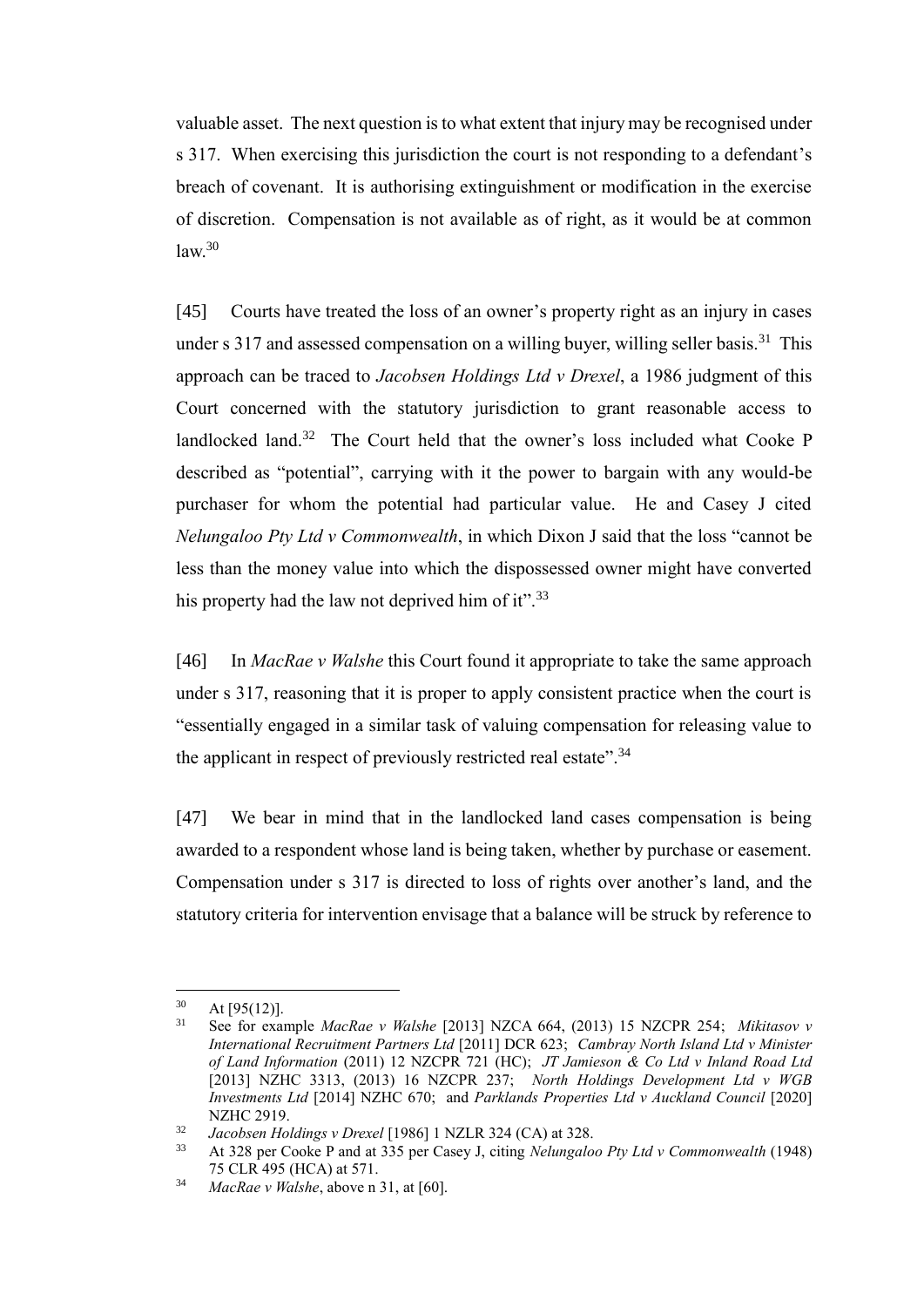obligations agreed or assumed on purchase and any subsequent change in circumstances.

[48] That said, any price that reasonable parties would negotiate on a willing seller, willing buyer basis, with no question of compulsion on either side, must influence a court's assessment of reasonable compensation. The legislative history to which we have referred above indicates that compensation is intended to ameliorate the impact of an order on property rights, so facilitating exercise of a remedial jurisdiction. By its act the court deprives the owner of control of an asset, and possibly of the asset itself. Following *Synlait*, this forms part of the injury done by modification. It follows that the value of the lost asset may be reflected, to the extent the court finds appropriate in the particular circumstances, in the compensation awarded.

[49] For these reasons we reject Mr Parmenter's argument that loss of the respondents' property rights is not an injury for purposes of s 317 and cannot be the subject of compensation.

### **Substantial injury in this case**

<span id="page-18-0"></span>[50] Palmer J did not need to assess compensation because he found the injury to the respondents substantial and so refused an order. The central question on appeal is whether he was right about that.

[51] We begin by adopting what was said about the kinds of injuries that may be taken into account in *Mogensen v Portland Developments Pty Ltd*: 35

The injury may be of an economic kind, eg reduction in the value of the land benefited, or of a physical kind, eg subjection to noise or traffic, or of an intangible kind, eg impairment of views, intrusion upon privacy, unsightliness, or alteration to the character or ambience of the neighbourhood. … the subjective tastes, preferences or beliefs of particular individuals may, within limits of reasonableness, give rise to injury in the relevant sense to those individuals …

 $35$ <sup>35</sup> *Mogensen v Portuland Developments Pty Ltd* (1983) NSW ConvR 56,855 at 56,856. In that case, an application was made to modify a restriction under the Conveyancing Act 1919 (NSW), s  $89(1)(c)$ , which allowed a restriction to be modified where the court is satisfied that the "proposed modification … will not substantially injure the persons entitled … to the benefit of the restriction".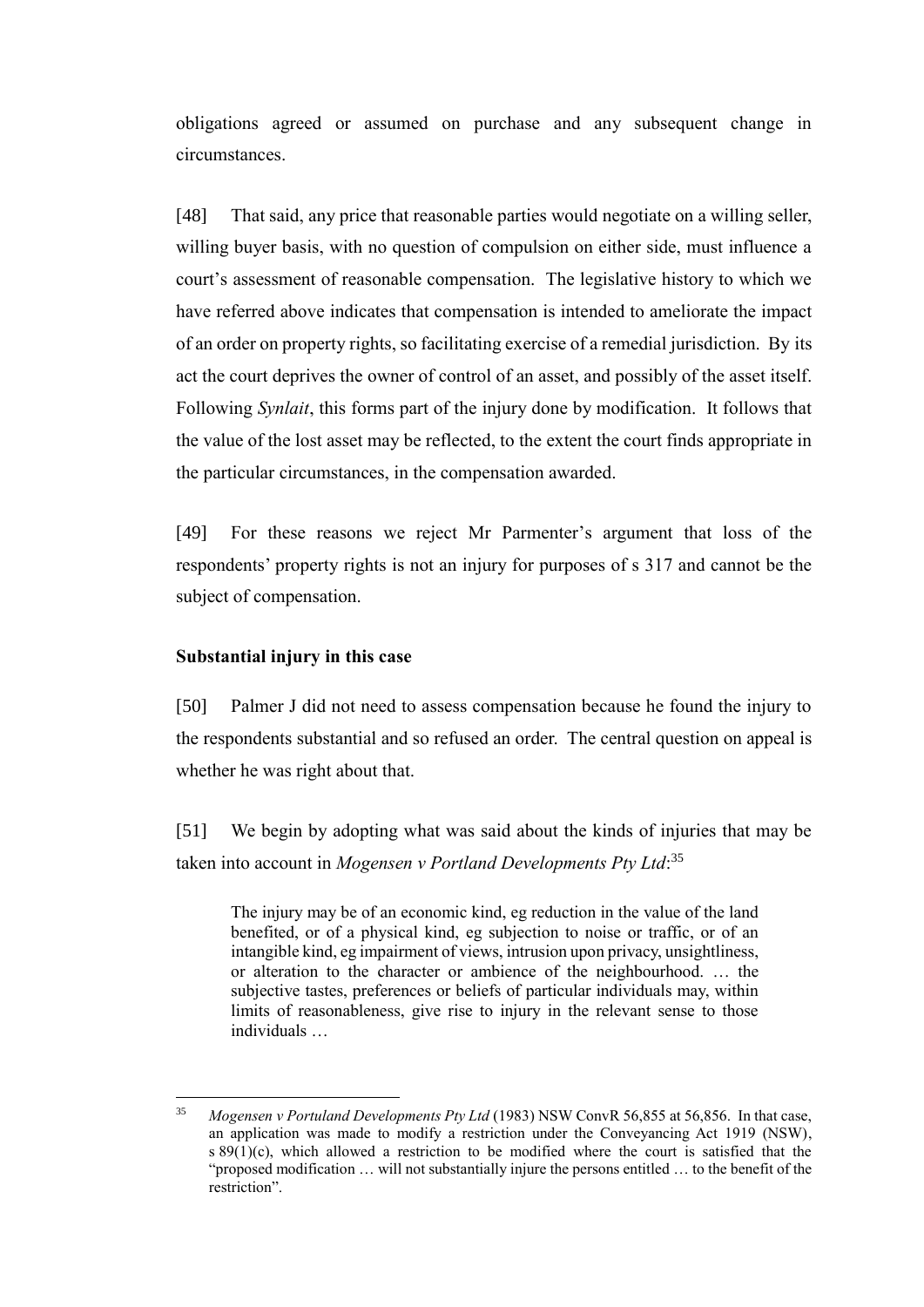[52] The injury in this case takes the form of what we have summarised as loss of view and privacy, intrusion of traffic and noise, loss of value of the respondents' properties, and loss of property rights over the Chands' land.

[53] We have also observed that it was for the Chands to show that the respondents would not suffer substantial injury if the application were granted, and that the application would allow any development permitted under the Auckland Unitary Plan from time to time. We have no evidence of what that might mean on this land.

[54] If that were all that stood in the Chands' way, we would remit the proceeding to the High Court so that terms on which the specific proposal in evidence binds the Chands may be settled, or the proposal revisited. The Chands might elect to mitigate its density and design. We are not persuaded, however, that the Judge was wrong to find that substantial injury would result from the proposal in evidence.

[55] We observe that it suffices that the modification would affect any one of the respondents' properties in a real and significant manner.<sup>36</sup> We begin with the physical and intangible injuries. These affected all three respondents, but particularly Lots 41D and 41E. Under the proposal, two two-storey structures containing four dwellings would be erected very near the boundary. There is a driveway between that boundary and Lot 41D, but not Lot 41E. In our judgement the impact on privacy and view for those properties would be substantial when compared with the counterfactual, a single dwelling on the Chands' land. Lot 41C would be less affected by loss of privacy, but it is situated close to the entrance to Lot 41 and would be affected by the substantial increase in traffic.

[56] As noted at [20]–[22] above, we are not persuaded that the Judge was wrong to find the proposal would cause loss of value of the respondents' properties, and he was entitled to accept Mr Bates's estimate of the value of their property right over the Chands' land.

[57] We observe that the loss of a property right over the Chands' land is not consequential on physical or intangible injury to the respondents' land. It differs in

<sup>36</sup> *Synlait Milk Ltd v New Zealand Industrial Park Ltd*, above n 13, at [104].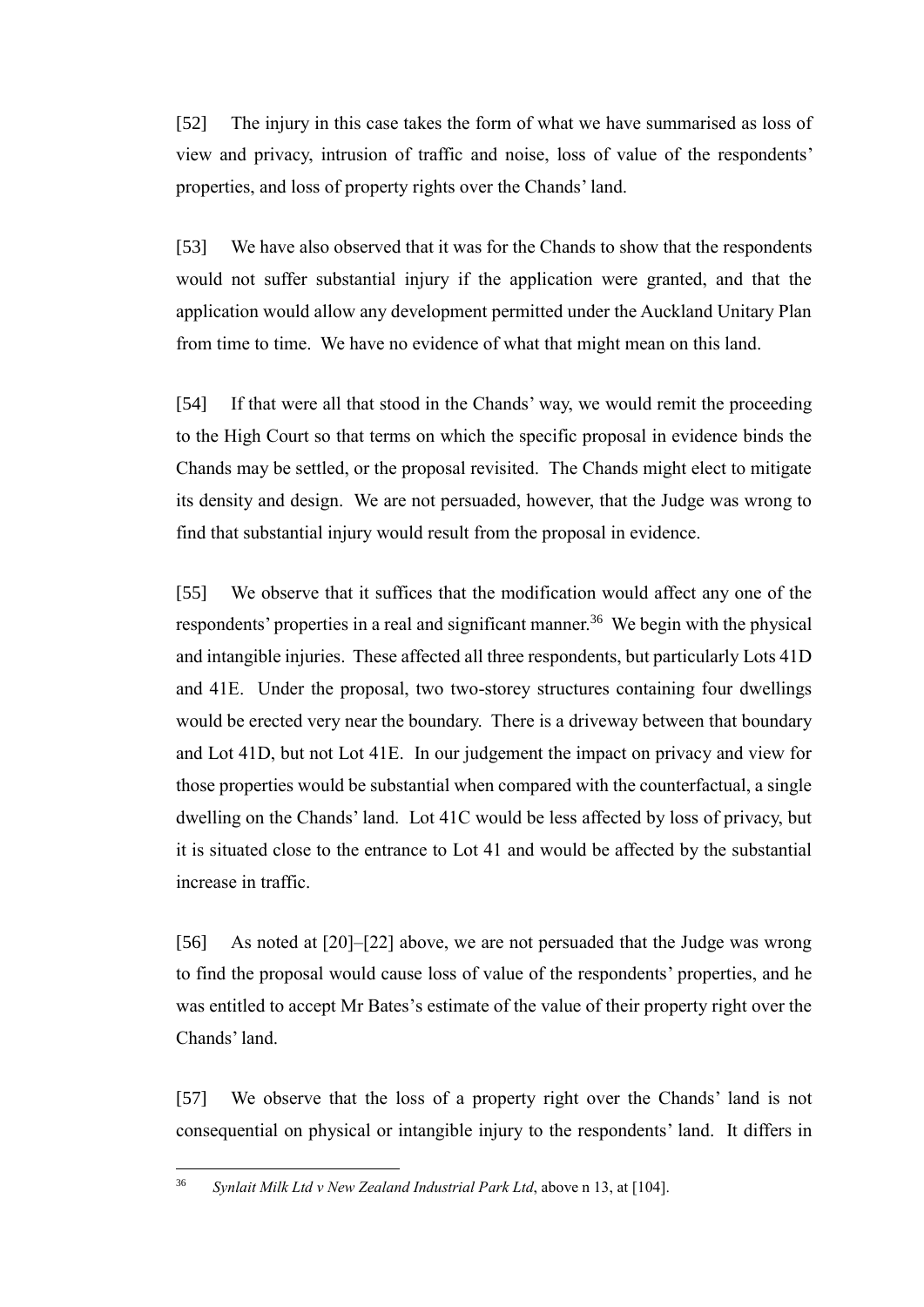that respect from loss of value of their own properties. It is a pure economic loss which is fully compensable in money. From a policy perspective it is arguable that in remedial legislation of this kind such an injury ought not preclude modification, provided the compensation is adequate.

[58] However, *Synlait* holds that a court first assesses whether one of the statutory criteria for intervention — here, no substantial injury to a person entitled — is made out.<sup>37</sup> If so, the Court determines in the exercise of discretion whether to exercise the jurisdiction, taking into account the power to award compensation. We have considered whether *Synlait* might be distinguished, but the Supreme Court's decision rested in part on s  $317(1)(d)$  and the Court appeared to conclude at [181] that compensation could not be taken into account when determining whether an injury was substantial.

[59] It follows that compensation must be ignored when determining whether the proposed modification or extinguishment will substantially injure any person entitled. The rationale presumably is two-fold. First, as a general rule compensation is not performance of a covenant or easement. It is a substitute of varying adequacy for performance. Second, the statutory criteria for intervention together indicate that the legislature envisaged intervention in established private arrangements must be justified. To say this is not to overlay additional requirements on the legislation. It is to recognise that each of the criteria requires that a threshold be crossed before intervention is permissible.

[60] It follows that all the injuries to the respondents must be considered when deciding whether extinguishment of the covenant so far as it binds Lot 41 would cause them substantial injury. We agree with the Judge that it would. We would reach this conclusion even if compensation for loss of the respondents' property right over the Chands' land could be taken into account when deciding whether injury to them would be substantial.

[61] For these reasons the appeal fails at the threshold. We need not address the quantum of compensation.

<sup>37</sup> *Synlait Milk Ltd v New Zealand Industrial Park Ltd*, above n 13, at [90].